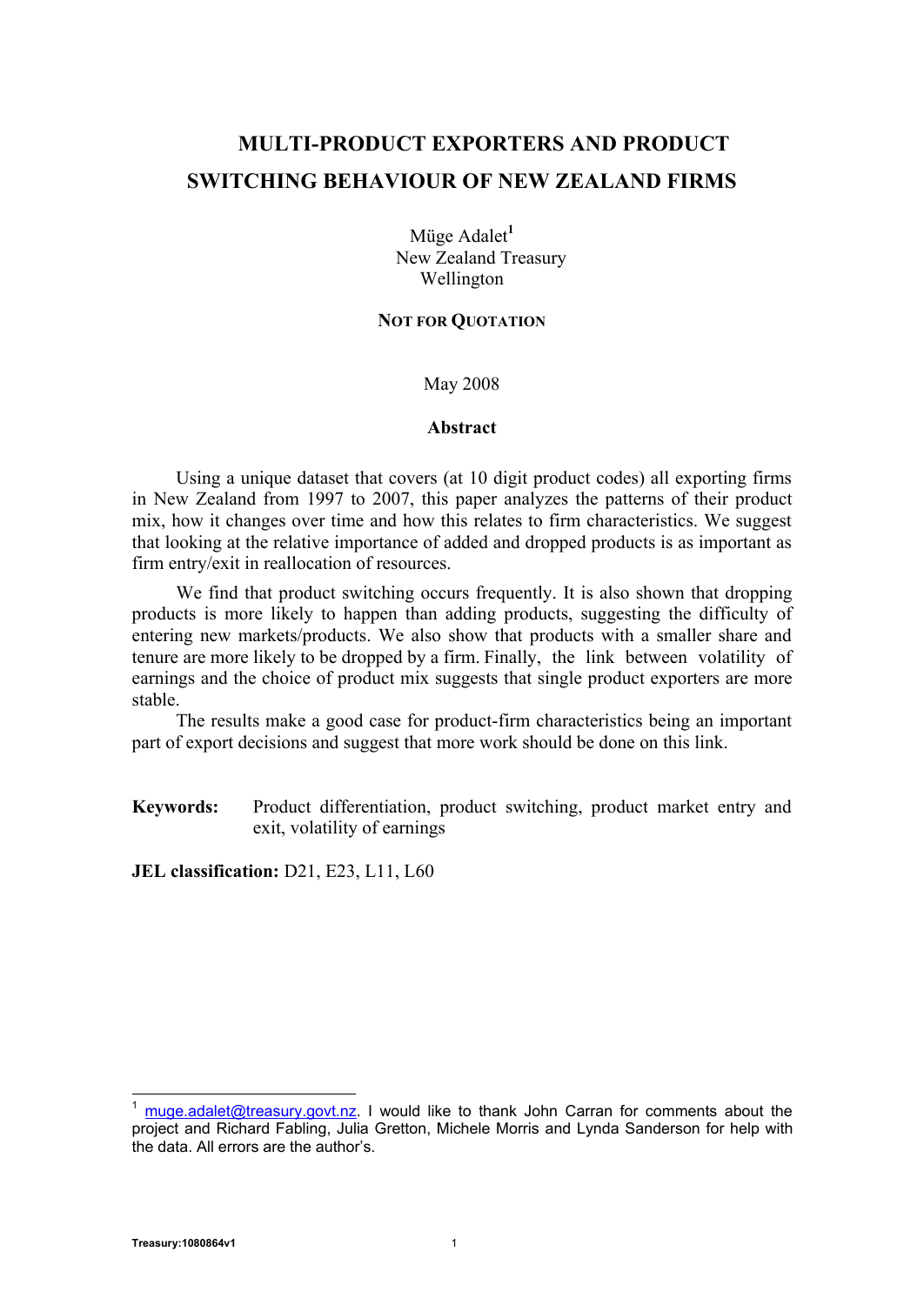### **Disclaimer**

The opinions, findings, recommendations and conclusions expressed in this report are those of the author. Statistics NZ and the New Zealand Treasury take no responsibility for any omissions or errors in the information contained here.

Access to the data used in this study was provided by Statistics NZ in accordance with security and confidentiality provisions of the Statistics Act 1975. Only people authorised by the Statistics Act 1975 are allowed to see data about a particular, business or organisation. The results in this paper have been confidentialised to protect individual businesses from identification.

The results are based in part on tax data supplied by Inland Revenue to Statistics NZ under the Tax Administration Act 1994. This tax data must be used only for statistical purposes, and no individual information is published or disclosed in any other form, or provided back to Inland Revenue for administrative or regulatory purposes. Any person who had access to the unit-record data has certified that they have been shown, have read and have understood section 81 of the Tax Administration Act 1994, which relates to privacy and confidentiality. Any discussion of data limitations or weaknesses is not related to the data's ability to support Inland Revenue's core operational requirements.

Statistics NZ protocols were applied to the data sourced from the New Zealand Customs Service. Any discussion of data limitations is not related to the data's ability to support the New Zealand Customs Service's core operational requirements.

Any table or other material in this report may be reproduced and published without further licence, provided that it does not purport to be published under government authority and that acknowledgement is made of this source.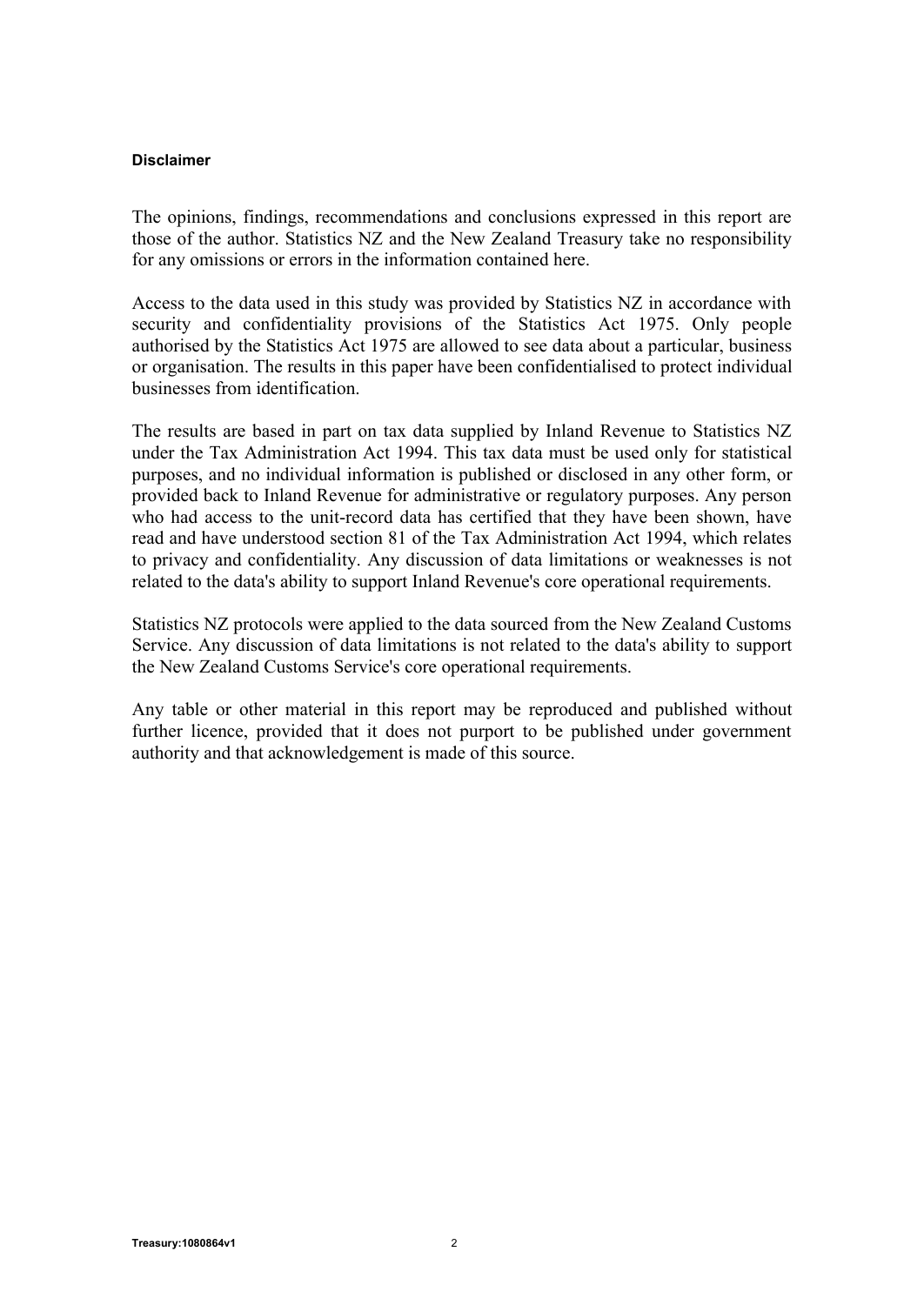#### **1. Introduction**

Using firm level data, it has been found that exporters represent a small proportion of all firms and that they have better economic performance compared to non-exporters such as larger size, greater capital intensity and higher productivity. It has also been documented that multinational firms pay higher wages than domestic ones and that global firms undertake more innovation. Using U.S. data, Bernard et al. (2005) find that most importers as well as exporters tend to trade relatively few products and trade with a small number of high income countries. However, the small number of firms with the highest product and trading partner intensity employ larger number of workers. Over time, the number of importers and exporters rises substantially. For exporters, this is matched by larger product and trade partner intensity, whereas for importers the change is small.

The discussions of which firms are exporters and allocation of resources to their most efficient use generally focuses on dynamics of firm entry and exit, i.e., whether newly created firms are more creative than exiting ones. Another way of reallocating resources can occur within firms, as firms add and drop or "switch" products. In the analysis of firm behaviour, diversification is considered good as it creates a buffer zone against different types of shocks. Most studies on diversification focus on the financial portfolio of the firm and its effect on productivity or the value of the firm. Product diversification has largely been ignored due to lack of data. The prototype Longitudinal Business Database (LBD), which is discussed in detail in Section 2, enables us to approach this issue empirically for New Zealand. We observe the full set of products each firm exports in each month and analyze how different firms' product mix changes for over time.

The choice of product mix can be thought as a channel through which price volatility feeds into productivity. On one hand, if firms choose to have a more varied product mix due to volatility of prices, this leads to a diversification in their production, and increases their resilience to price shocks. On the other hand, such a diversification may lead to a decline in productivity as firms are unable to capture the benefits of comparative advantage and economies of scale. This creates a typical risk vs. return trade-off that can be analysed using firm level data.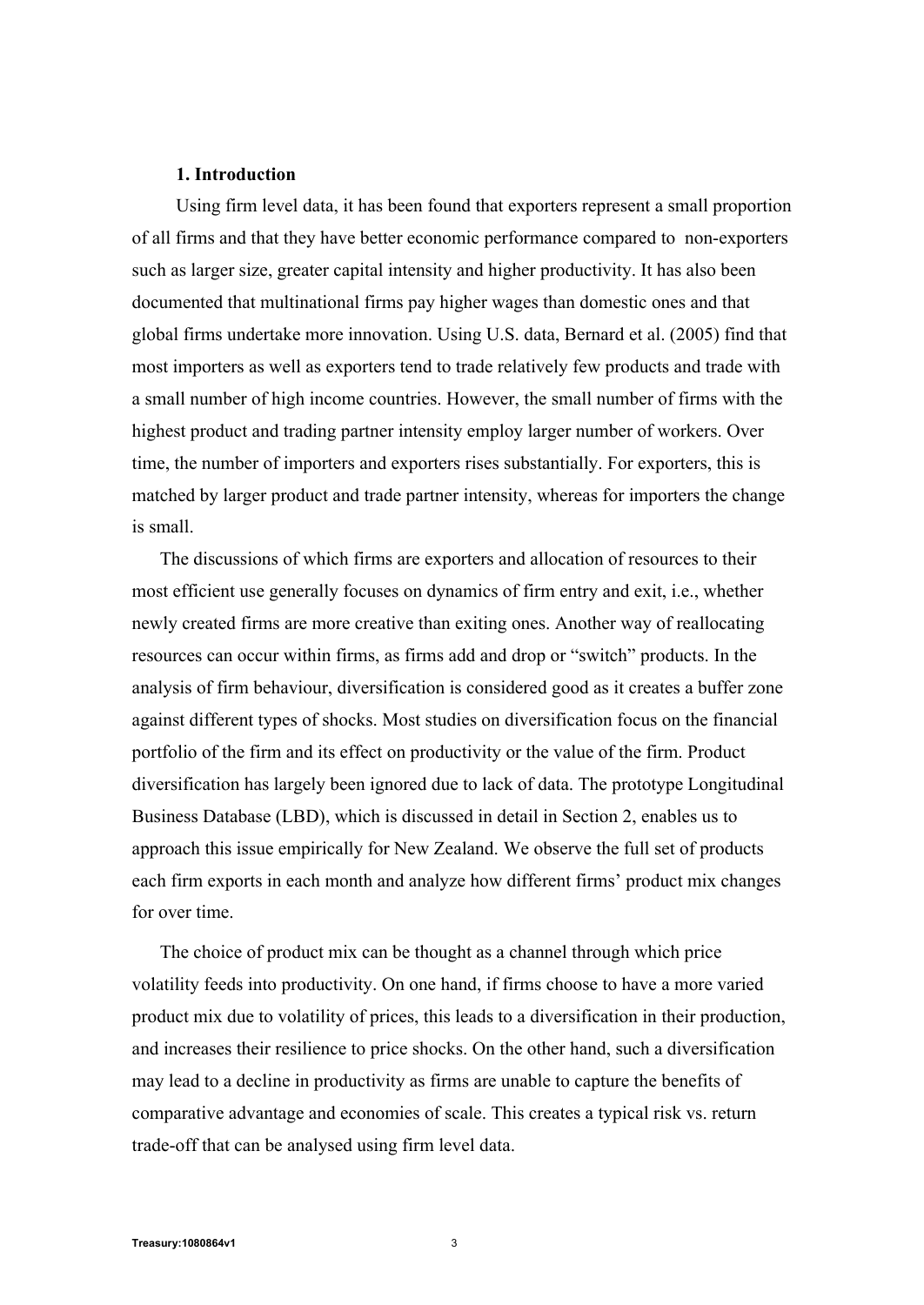This paper analyzes the product mix of New Zealand exporters and is a first step in linking this to the volatility of firm performance. It follows closely the work by Bernard et. al (2006) for US manufacturing firms. Section 2 describes the data, and Section 3 presents summary statistics on whether firms export single or multiple products. Section 4 extends the analysis to the relative share of new, continuing and exiting firms as well as dropped, added and continued products in the value of exports. Patterns of product switching as well as impact of product switching on firm characteristics are also considered. The final part of the section speculates why firms might be engaging in product switching behaviour. Section 5 looks at the volatility of firm performance in relation to product switching behaviour. Section 6 concludes.

#### **2. Data Description**

The dataset used in this paper is the prototype Longitudinal Business Database (LBD), developed by Statistics New Zealand  $(SNZ)$ .<sup>2</sup> This dataset is a combination of several resources which are shown in Appendix A and includes longitudinal data on all economically active firms in New Zealand.

Economically active enterprises included in the dataset are defined as enterprises that met at least one of the following criteria in a particular year:

- LEED rolling mean employment (RME) greater than zero
- GST sales greater than zero
- GST purchases greater than zero
- IR 10 total income greater than zero
- IR 10 total expenditure greater than zero
- IR 10 total fixed assets greater than zero.

Most important sources in the prototype LBD are:<sup>3</sup>

## **GST Returns**

*Definition:* Goods and services tax (GST) is a tax on most goods and services in New Zealand, most imported goods, and certain imported services.

*Eligibility*: Businesses need to register for GST if their annual turnover is more than \$40,000. Below this threshold they may, but not have to register for GST.

ŧ

<sup>&</sup>lt;sup>2</sup>For more information, see the paper that have already used this dataset, such as Statistics New Zealand (2007), Fabling, et al. (2008, 2008a, 2008b).

 $3$  Most of this information was provided by Statistics New Zealand.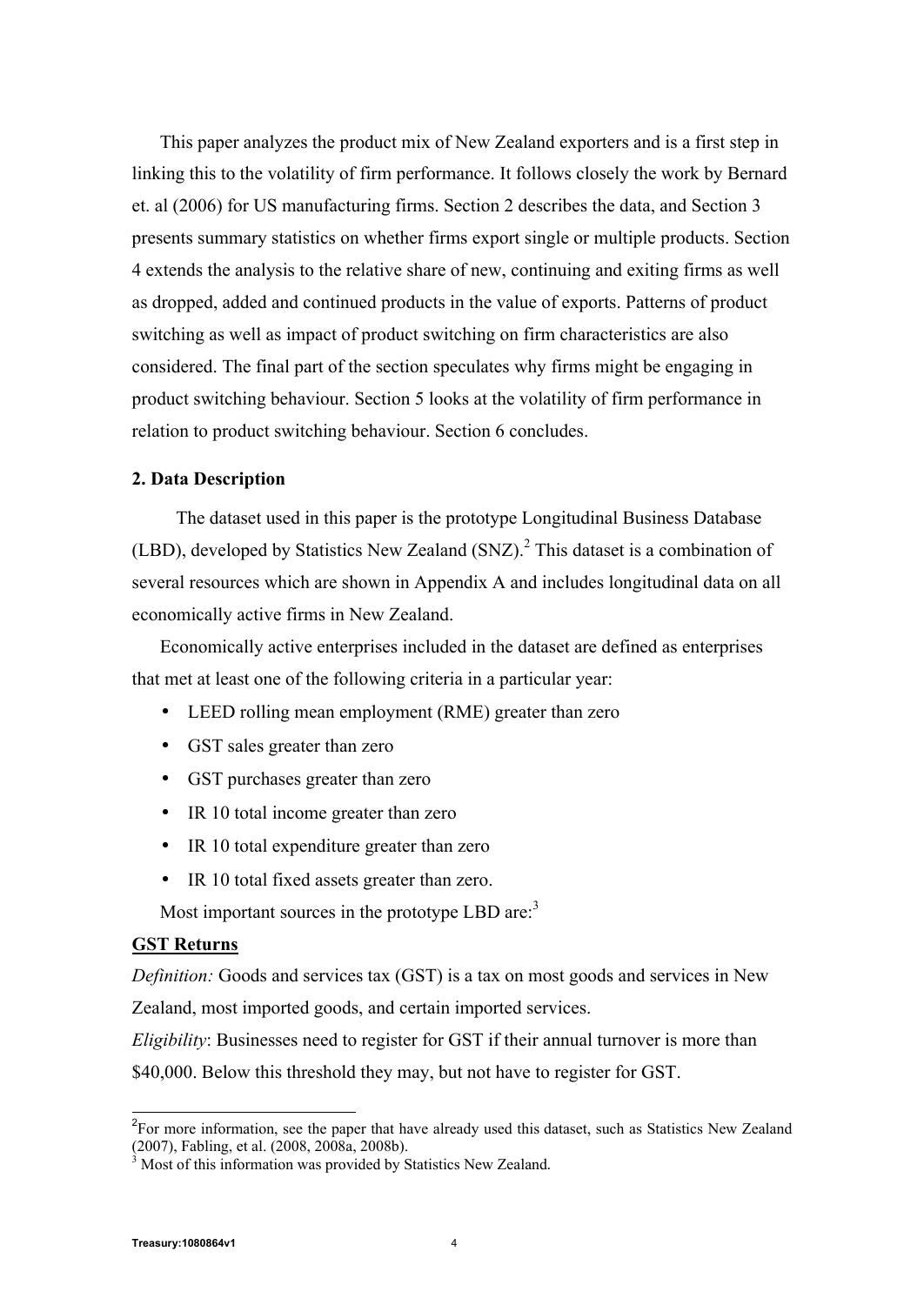*Collection*: GST data is collected on a monthly, bi-monthly or six-monthly basis by IRD, depending on the annual turnover of the business.

*Variables:* GST data include information on sales/income & purchases/expenses.

# **IR10 Accounts Information**

*Definition*: IR10 data is essentially a general summary of information relating to the customer's business and operations.

*Variables*: Consequently this form contains information on sales and other income, purchases, a breakdown of expenses including but not limited to depreciation, research and development, and salaries and wages. Balance sheet items also include: current assets, fixed assets (broken down into vehicles; plant and machinery; furniture and fittings; land & buildings; and other), other assets, liabilities (broken down into current and term), and shareholders funds.

*Eligibility*: IR10 is designed to collect information for statistical purposes and is not a compulsory form.

# **IR4 Income Tax Return for Companies**

*Eligibility*: All active New Zealand resident companies must file an income tax return every year by completing IR4.

*Variable*: As such, this form includes variables on New Zealand and overseas income (including interest, dividends and income from "business or rental activities") and losses. They also contain a binary foreign-ownership indicator.

## **LEED**

*Definition*: LEED data is constructed by Statistics NZ from IRD tax data, notably Pay-As-You-Earn (PAYE) returns for employees. To protect the confidentiality of individuals, LEED variables available in the LBD dataset have been aggregated to the enterprise-level (allowing the data to be accessed through the Data Lab). *Variables*: Variables available in this manner include counts of employers (on an annual basis) and employees (on a monthly basis) with matching data on income. Summary characteristics of individuals also include gender and banded age breakdowns, tenure distributions of employees, and summary measures of the dispersion of wages within the firm. Accessions and separations are summarised at the firm level, as are counts of contractors employed (with remuneration).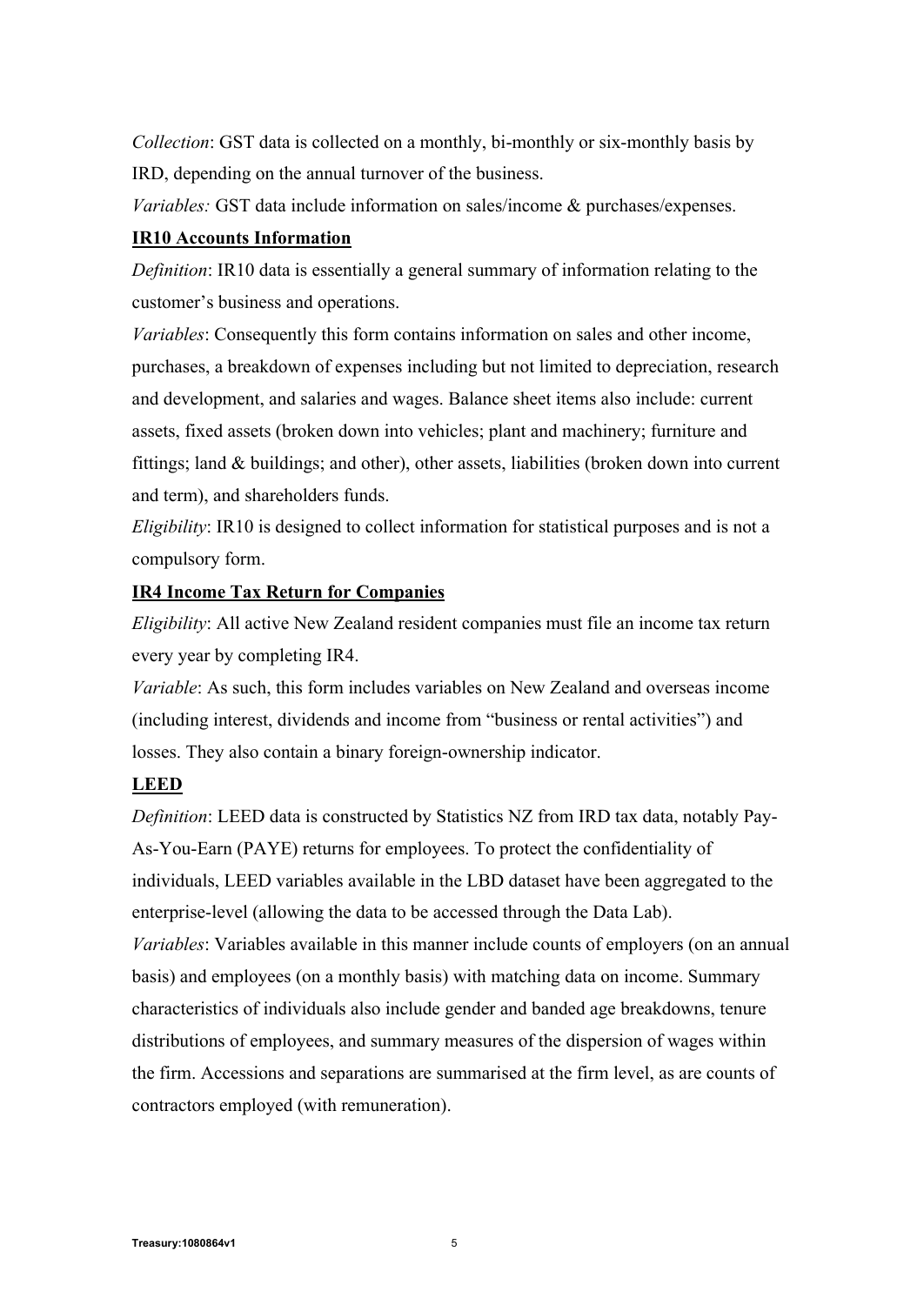### **Customs Data**

The Customs data is recorded monthly at the shipment level and contains information on products at the 10 digit Harmonised System classifications, value, volume and currency of the transaction, whether it has been hedged, means of transport and the country of destination and origin.

The definition of "sector", "industry" and "product" are based on New Zealand Harmonised system classifications.<sup>4</sup> The international HS follows a hierarchical structure, comprising 21 sections, 98 chapters (2 digit), 1228 headings (4 digit), and 5,059 sub–headings (6 digit). This structure is further broken down into approximately 13,500 statistical keys (10 digit) for New Zealand's purposes. Throughout the paper, sections are referred to as sectors, chapters as industries and 10 digit codes as products.

In the sample period from 1996 to 2007, there have been various revisions to these 10 digit classifications such as introduction of new goods and changes in the tariff system. Since the analysis is based on the product mix of firms, it is crucial to get a consistent definition of products, so the dataset is manipulated such that if two or more products have been merged or if a single product has split into several products, these have been aggregated into a single product.<sup>5</sup>

#### **3. Summary Statistics**

Table 1 provides an indication of the relative level of details between sectors and industries. The table lists industries in Section 15, "Base Metals and Articles of Base Metal" and aims to show the amount of variation in terms of products. The frequencies are reported to show that there is variation across industries, although some are much more important than others.

Table 2 shows that on average a sector will have 5 industries and 494 products. The number of products ranges from a low of 9 in Section 21 to a high of 1600 in sector 16. In results not reported here, the mean and standard deviation of total sales in each

j

<sup>&</sup>lt;sup>4</sup> More information can be found at http://www.stats.govt.nz/statistical-methods/classifications-andrelated-statistical-standards/harmonised-system/default.htm.

<sup>&</sup>lt;sup>5</sup> The code to do this analysis was kindly provided by Lynda Sanderson.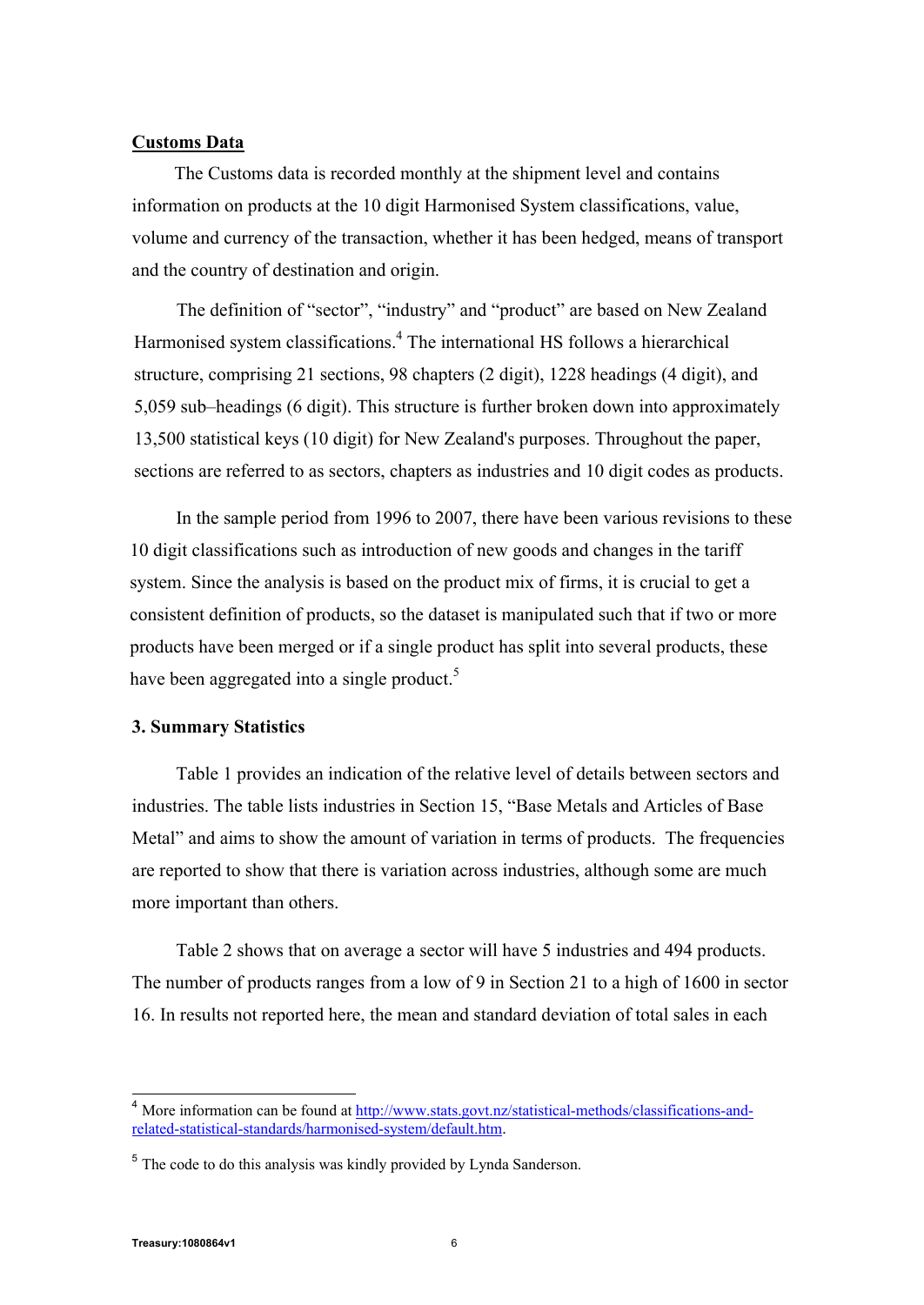sector was calculated to see sectoral differences, and there is a lot of variation across sectors.

We find that firms exporting multiple products, industries and sectors dominate New Zealand exporters. This dominance is shown in Table 3, which reports the number of firms that export a single product, which is 6669 and their share of all exporting firms, which is 28 percent. The number of firms producing more than one good is 17406, which refers to 72 percent of all firms.

Firms which export in multiple industries make up 60% of all exporters, whereas the percentage for multiple sectors is 55%. In comparison, a similar study that analyzes US manufacturing firms finds that single product firms are 59% of all firms and multiple industry firms are 29% and multiple sectors are 13%. This could be due to two reasons. One potential cause is that New Zealand firms try to diversify by producing more than one product as a way of hedging against uncertainty in export markets. Another is that due to the small size of exporters in terms of world markets, New Zealand firms are forced to export a variety of products.

Figure 1 shows that for firms who export multiple products, the value of exports across products is not symmetric. As the number of products increase, the share of the largest product increases. This suggests that for firms with multiple products, they will have at least one major product that they export, and a number of smaller products that they export on the side.

Table 4a compares the characteristics of firms that export multiple products, industries, sectors with those exporting only single ones. The logs of firm characteristics are regressed on a dummy variable indicating the firm's status as a single/multiple product/sector/industry exporter. For example, *product10* is equal to 1 if a firm exports more than one product at the 10 digit code and 0 if only a single product is exported. Likewise, *product* 4 is equal to 1 if a firm exports products in more than one industry, and *product2* is equal to 1 if a firm exports products in more than one sector. Multi product firms on average have larger sales, higher employment and wages. Their value added defined as the difference of their sales and purchases is higher and the value of exports are lower. This suggests that exporters that concentrate on a single product might be a big exporter of that product, and do not have large domestic or foreign activities on the side. The results for productivity defined as the ratio of value added to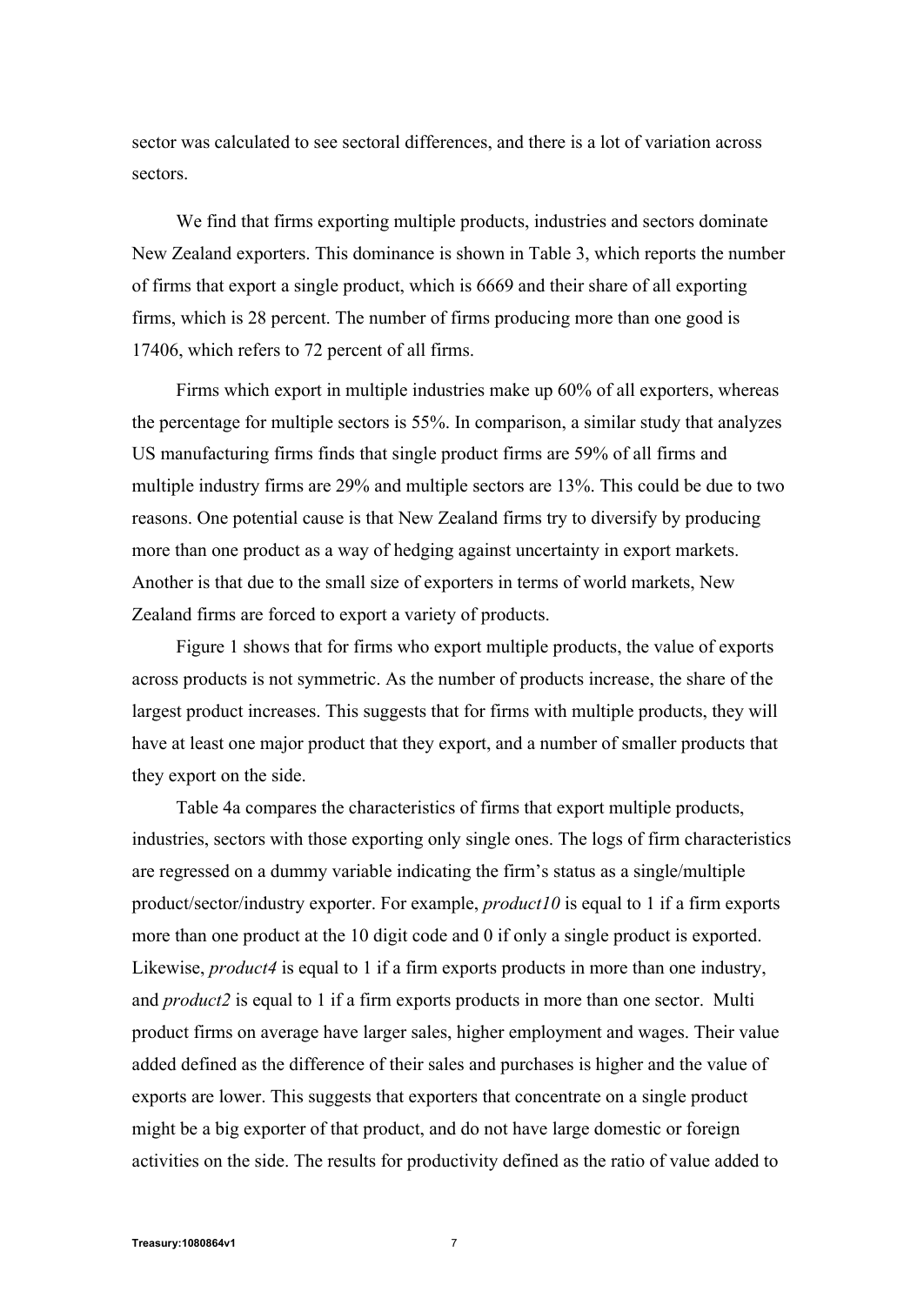employment are inconclusive as the sign changes depending on the level of detail chosen to define a product/industry or sector. These regressions use product fixed effects, using industry fixed effects in Table 4B as a robustness check does not alter the results.

#### **4. Product Switching**

#### **4.1 Relative Share of Firms in the Aggregate Value of Exports**

Next, product switching behaviour is investigated further by calculating the relative share of export value contributions by entering, exiting and continuing firms. In order to do so, the change in export value from one period to the next—in this case quarters—is calculated for several categories.

The aggregate change in the value of exports,  $DY_t$  can be decomposed into the sum of the changes due to new  $(N)$ , exiting  $(X)$ , and continuing  $(C)$  firms,

$$
\Delta Y_t = \sum_{j \in N} \Delta Y_{jt} + \sum_{j \in X} \Delta Y_{jt} + \sum_{j \in C} \Delta Y_{jt}
$$
 (1)

where *j* indexes firms. At each continuing firm, the change in the value of exports can be further decomposed into the sum of the changes due to added (A), dropped (D), and continuing (B) products,

$$
\Delta Y_{jt} = \sum_{i \in A} \Delta Y_{ijt} + \sum_{i \in D} \Delta Y_{ijt} + \sum_{i \in B} \Delta Y_{ijt}
$$
 (2)

where i indexes products. Finally, the value of exports of continued products can be broken into products that grow (G) and shrink (S),

$$
\sum_{i \in B} \Delta Y_{ijt} = \sum_{i \in G} \Delta Y_{ijt} + \sum_{i \in S} \Delta Y_{ijt}
$$
 (3)

Substituting, the aggregate change in the value of exports can be written as

$$
\Delta Y_t = \sum\nolimits_{j \in N} {\Delta Y_{jt}} + \sum\nolimits_{j \in X} {\Delta Y_{jt}} + [\sum\nolimits_{i \in A} {\Delta Y_{ijt}} + \sum\nolimits_{i \in D} {\Delta Y_{ijt}} + \sum\nolimits_{i \in G} {\Delta Y_{ijt}} + \sum\nolimits_{i \in S} {\Delta Y_{ijt}} ] \tag{4}
$$

The first two terms reflect the contribution of firm entry and exit. The third and fourth terms represent changes due to product adding and dropping by surviving firms, i.e. adjustments to firms' so called extensive margins. The last two terms account for the growth and decline of continuing firms' continuing products, i.e., their intensive margins.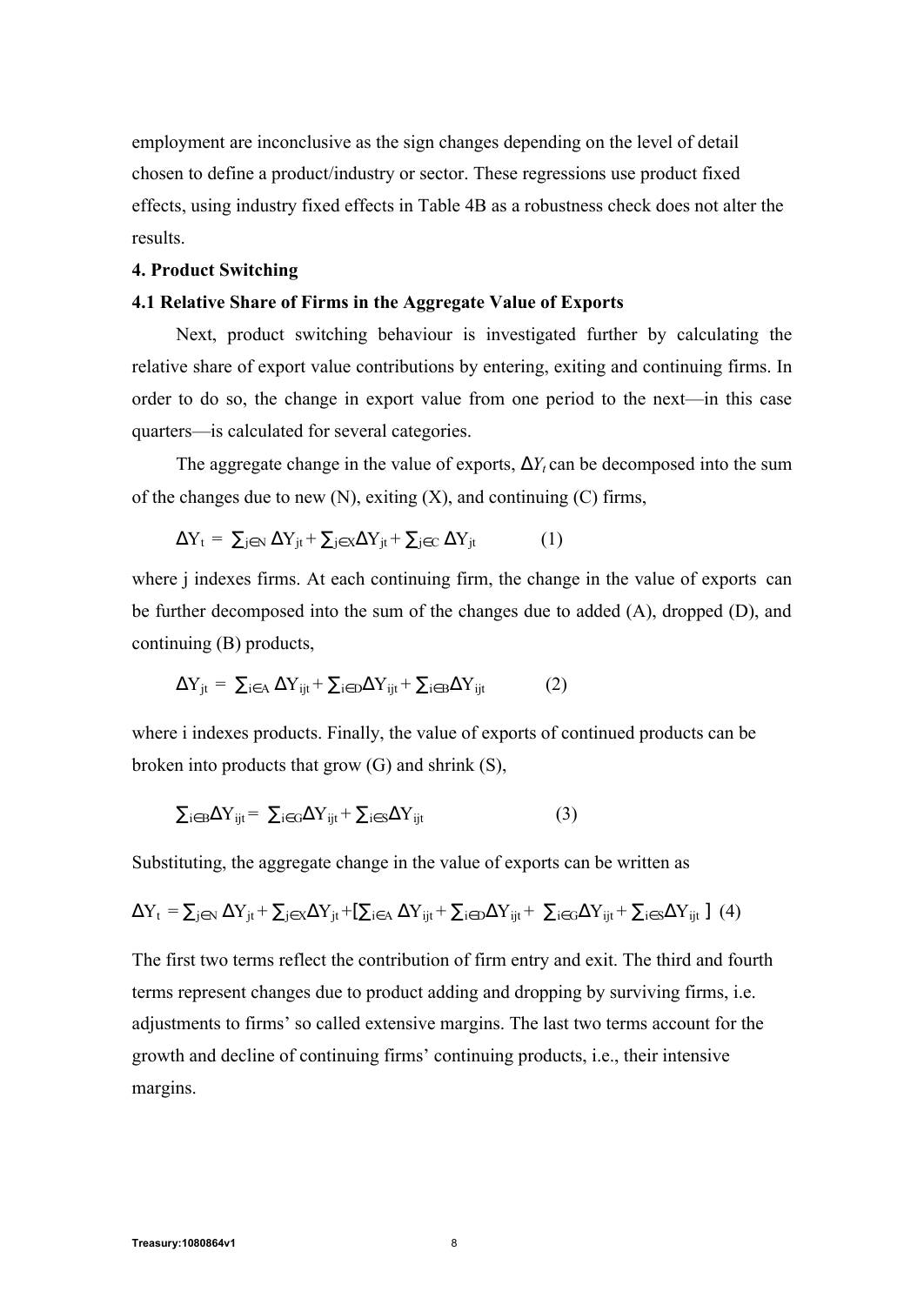Table 5 decomposes value of exports according to these contributions for each quarter. There is a lot of variation across quarters, and it is hard to pick up patterns, so in the future, this exercise will be repeated for changes across years to get a better idea of these patterns. The first column changes in the aggregate value of exports. The remaining columns show changes due to the new firms, continuing firms and exiting firms (columns three to five) and changes due to product switching behaviour.

The results show that between 1997 and 2007, continuing firms are the biggest contributors as expected, and new firms are mostly higher than exiting firms, which shows that new entrants to export markets are likely to be larger firms. It is expected that exiting firms are generally those that are not doing so well, thus the smaller contribution to the aggregate change in the value of exports. Looking at the extensive margin figures, continuing products are the biggest source of growth/decline, suggesting that perhaps adding and dropping of products does not alter firm behaviour or profits drastically. This issue is further investigated in the next section.

Finally, Table 5a shows the aggregate contributions through the whole sample of whether continuing products have been growing or shrinking. The results indicate that shrinking products make up a bigger share of continuing products in terms of value.

#### **4.2. Patterns of Product Switching**

Given these results, product switching behaviour is compared across firms that produce single/multiple products/industries/ sectors. Firms are split into groups according to their behaviour of (1) *Neither—*the firm does not change its product mix (2) *Add-*the firm only adds products and (3) *Drop—*the firm only drops products.

Table 6 shows that 51% of all firms alter their product mix by either dropping or adding products, with adding making up most of product switching behaviour. The second column shows the behaviour of product altering by multiple good exporters. For single product exporters, the likelihood of adding a new product is low, suggesting that there are strong reasons why firms choose not to export more than one product. For multiple product exporters, the pattern is the same as with all firms, with dropping being more prominent than adding, and half of them not altering their product mix at all. The next four columns show similar figures for single/multiple sector and industry exporters.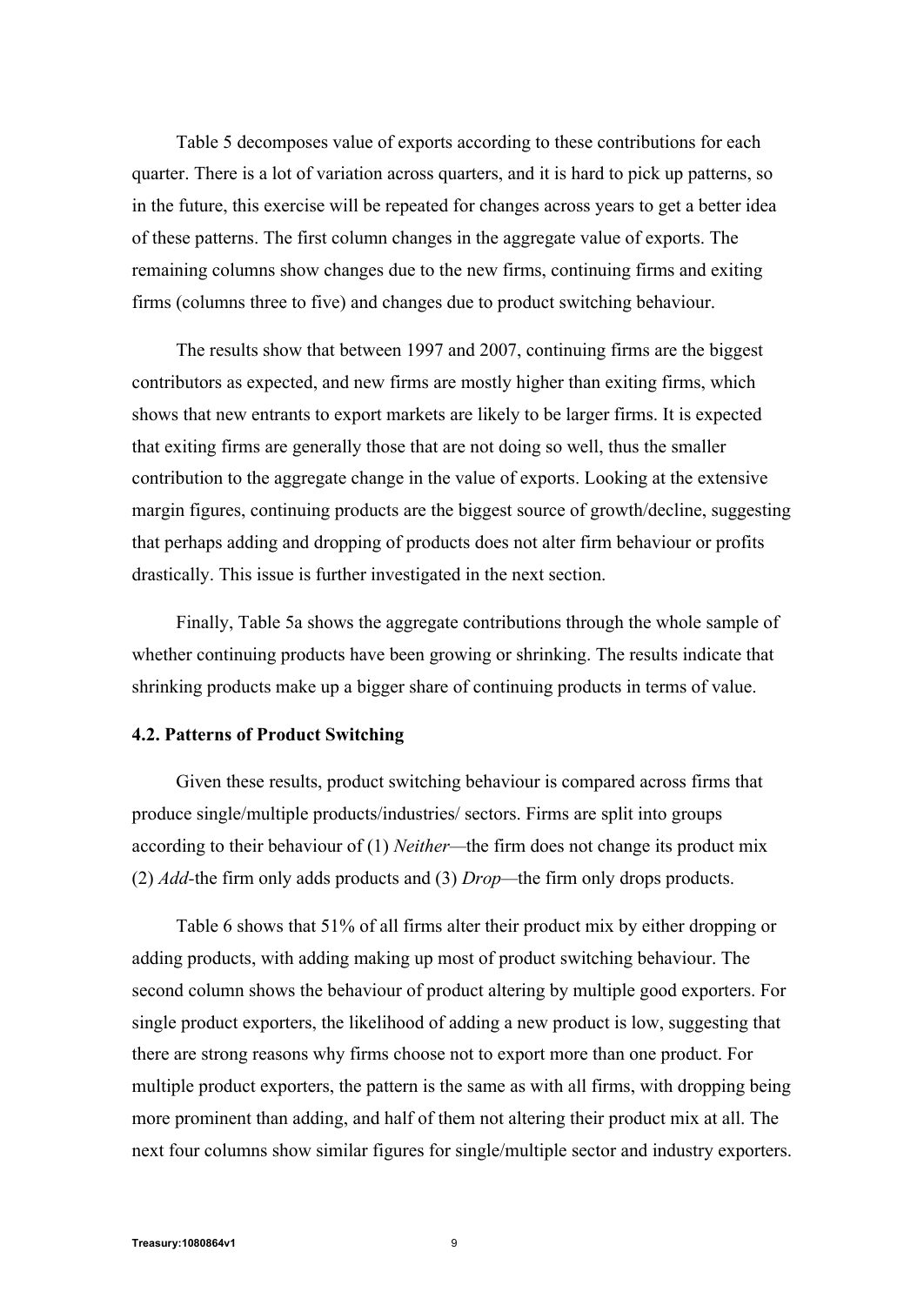There is more variation for single industry/sector exporters, but the main patterns remain the same, especially for multiple industry/sector exporters.

Table 7 shows adding and dropping by single and multiple product exporters, weighted by their value of export share. This shows that for multiple product exporters, product switching constitutes a small portion of their business, suggesting perhaps that entering new products is more difficult.<sup>6</sup> This result also suggests that large firms are less likely to change their product mix, which is in contrast to findings of US manufacturing firms.

### **4.3 Impact of Product Switching**

To analyze the relationship between product switching and firm behaviour, simple OLS regressions of changes in firm characteristics on dummy variables capturing contemporaneous product switching behaviour is used.

$$
\Delta Z_{jt} = \alpha + \beta Drop_{jt} + \delta Add_{jt} + \varepsilon_{jt}
$$

where Z represents firm characteristics, and *Drop* and *Add* are as defined above. These regressions use industry fixed effects and the standard errors are clustered at industry levels as well. The firm characteristics that we consider are sales, employment, wages, productivity, value of exports and value added.

Regressions reported in Table 8 include all the firms in the sample. The results show that both adding and dropping products lead to lower sales, employment, wages and value added. This is puzzling as one would expect adding products to increase these values. The results could be due to the fact that firms are engaging in other activities as they are adding new products or adding new products is a response to 'bad times' the firm is already experiencing.

It should be noted that these results only provide descriptive statistics on the correlation between firm characteristics and the decision to add or drop products. They show that changes to the product mix are associated with changes in observed firm outcomes. Determination of the product mix is endogenous.

<sup>&</sup>lt;sup>6</sup> See Fabling, Grimes and Sanderson (2008) for a detailed analysis of the export market choice of New Zealand firms.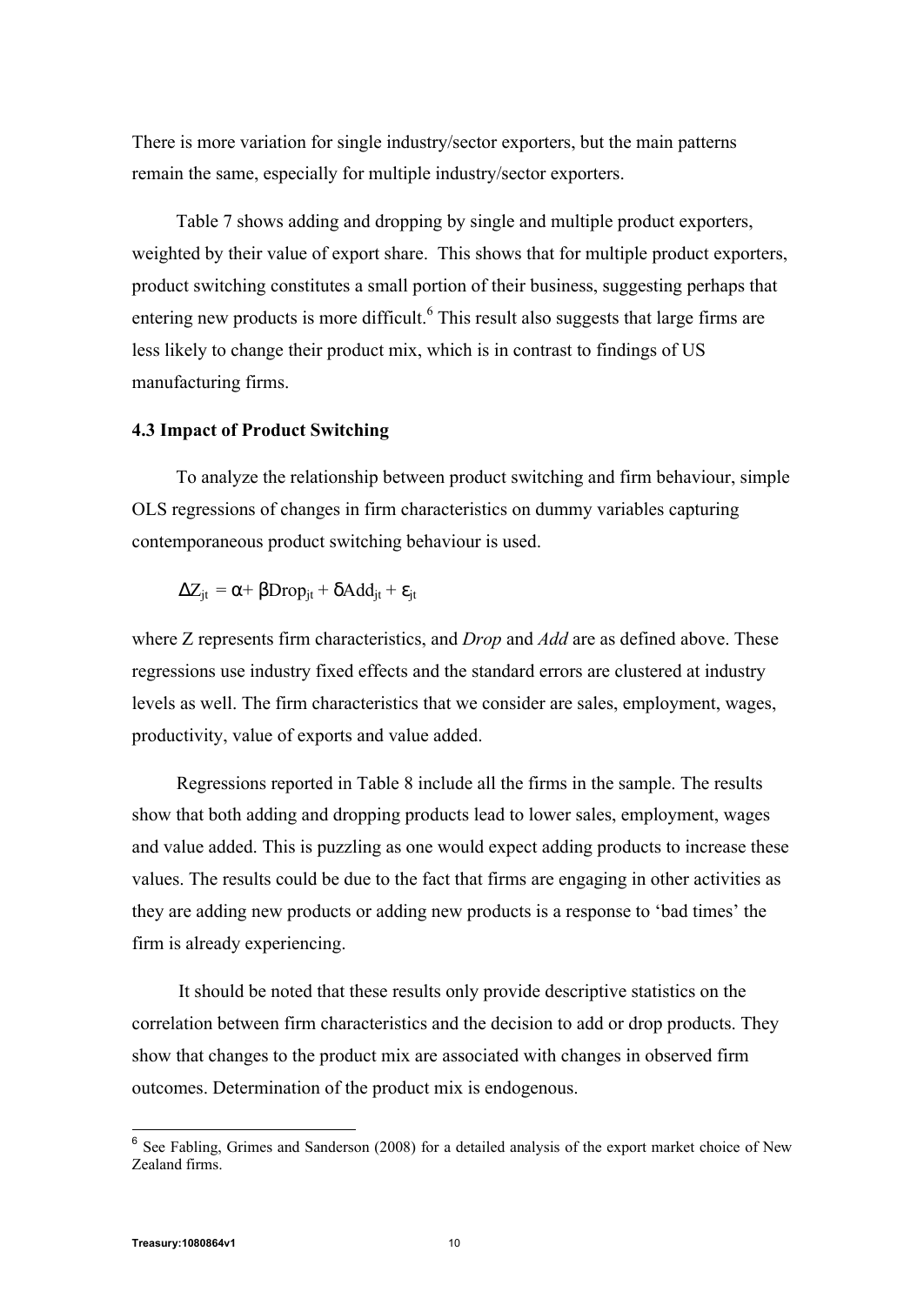#### **4.4 Why do Firms Switch Products?**

Given these summary statistics, we consider different explanations for the product switching behaviour that is observed among New Zealand firms. First, product-specific factors that are common across firms are considered. For example, demand shocks can lead to firms adding 'hot' products for which demand is rising and drop 'cold' ones for which it is falling. Likewise, supply shocks due to technological progress or international trade might lead to dropping of uncompetitive products in line with the theory of comparative advantage. If this indeed is the main cause of the product switching behaviour, we should observe a negative correlation between add and drop rates. Another explanation is an extension of the existing models of industry dynamics (Jovanovic 1982, Hopenhayn 1992 and Ericson and Pakkes 1995) that are supported by empirical studies such as Baily et al (1992) and Foster et al (2001, 2006). In steady state equilibrium, the flow of firms that add a product each period must equal the flow of firms that drop the product. In this model, the equilibrium add and drop rates are positively correlated, as these rates depend on the costs of entry of products: products with low sunk costs of entry exhibit high entry and exit rates and vice versa.

Our results indicate that there is a positive correlation between adding and dropping rates. This suggests that the patterns of product switching are not solely a result of reallocation of resources from one group of products to another due to say a demand shock. A plausible interpretation then is that firm-product characteristics are important in explaining product switching behaviour of firms. To analyze this, we go back to theories of sunk costs of entry models that suggest that exiting firms should have a relatively low output and should have produced for a short period of time compared to other firms.

Table 9 reports OLS regressions of a dummy variable indicating that a firm drops a product on firms' relative product size and tenure in the product market as well as the relative firm size and firm age and the number of products,

$$
Drop_{jit} = \alpha + \beta_1 Size_{jit} + \beta_2 Tenure_{jit} + \beta_3 Size\_firm_{ji} + \beta_4 Age_{jt} + \beta_5 Products_{jt} + \epsilon_{jt}
$$

where j and i index firms and products. Several specifications are considered. The first column reports industry fixed effects, second column has firm fixed effects and the third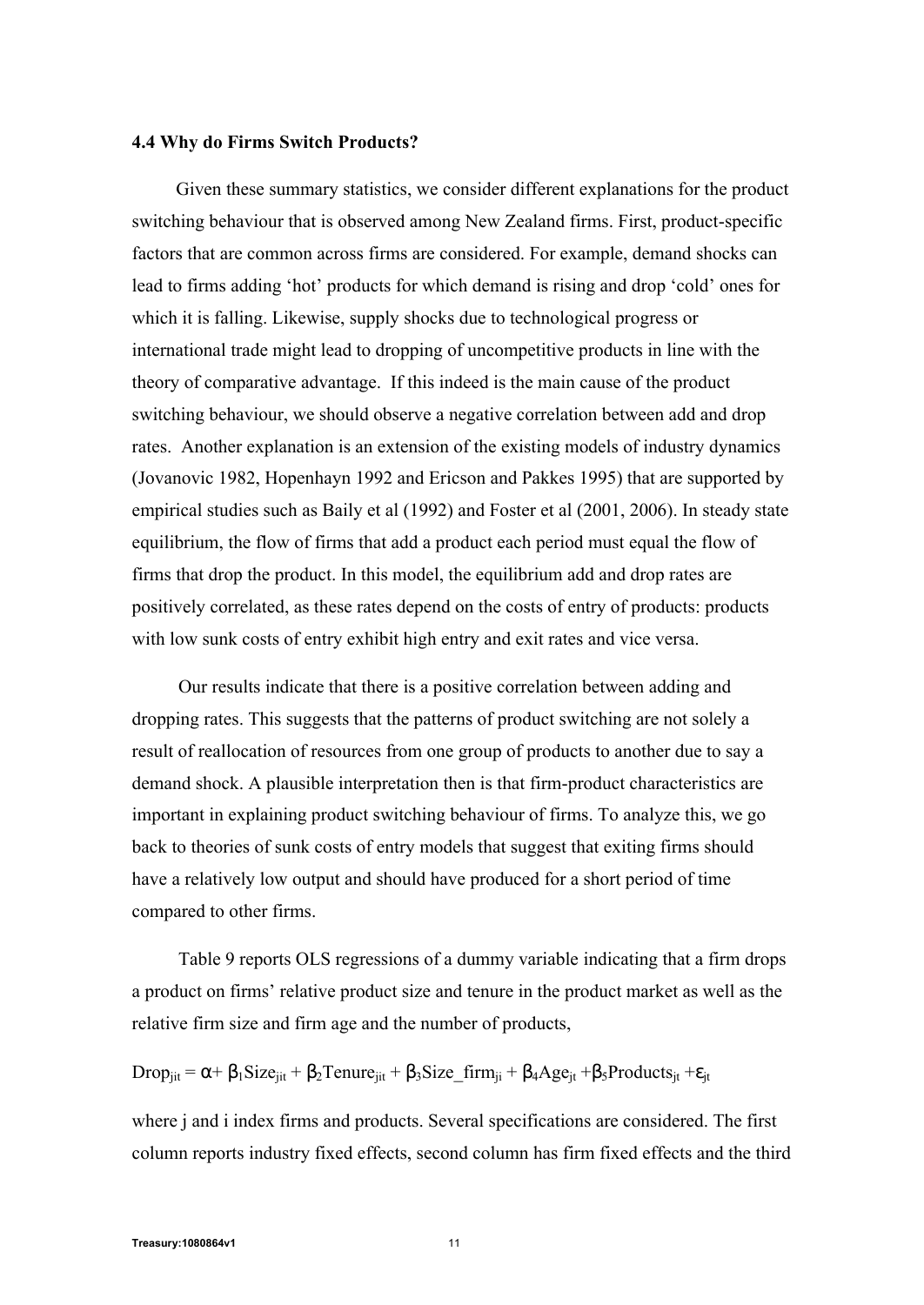column reports product fixed effects. These fixed effects control for unobserved firm and product specific effects that influence the probability of a product being dropped. Note that firm specific variables are dropped when firm fixed effects are included.

The results show that firm relative size and age are negatively correlated with product dropping. This is consistent with the literature on firm entry and exit that finds these variables to be negatively correlated with firm death. Likewise, firm-product relative size and tenure are negatively correlated with product dropping. The findings suggest that large and old firms are less likely to alter their product mix, so it is the new and small firms who engage in such behaviour. This is in line with our theory stated at the beginning of the paper that product mixing might be used as a way of hedging mechanism for firms who are more prone to fluctuations in export markets.

We have shown in the previous section that firms' product mix alterations are an important part of aggregate exports. Here, it is shown that firm-product drops exhibit lower relative product size and tenure. If we assume that relative size and tenure are positively correlated with firm-product productivity, we can potentially say that systemic reallocation of resources towards high productivity sectors occurs across products within firms as well as across firms.

#### **5. Product Mix and Volatility of Firm Performance**

The volatility of macroeconomic variables is a topic of constant debate. Blanchard and Simon (2002) showed that there has been a downward trend in the volatility of GDP beginning in the 50s with an interruption in the 70s. Stock and Watson (2002) analyzed the time series of 124 macro variables for the US since 1960 and found that the decline in aggregate volatility since 1984 is persistent. To understand the volatility in the economy, volatility of growth rates of sales at the firm level can be analyzed as well. Comin and Mulani (2004) uses data for the US to find that while the growth rate of aggregate sales has become more stable, the growth rate of sales at the firm level has become more volatile. They also show that both the aggregate and firm-level volatility of sales are pro-cyclical, although the correlation between aggregate volatility and output take place with a longer lag than that for firm-level volatility.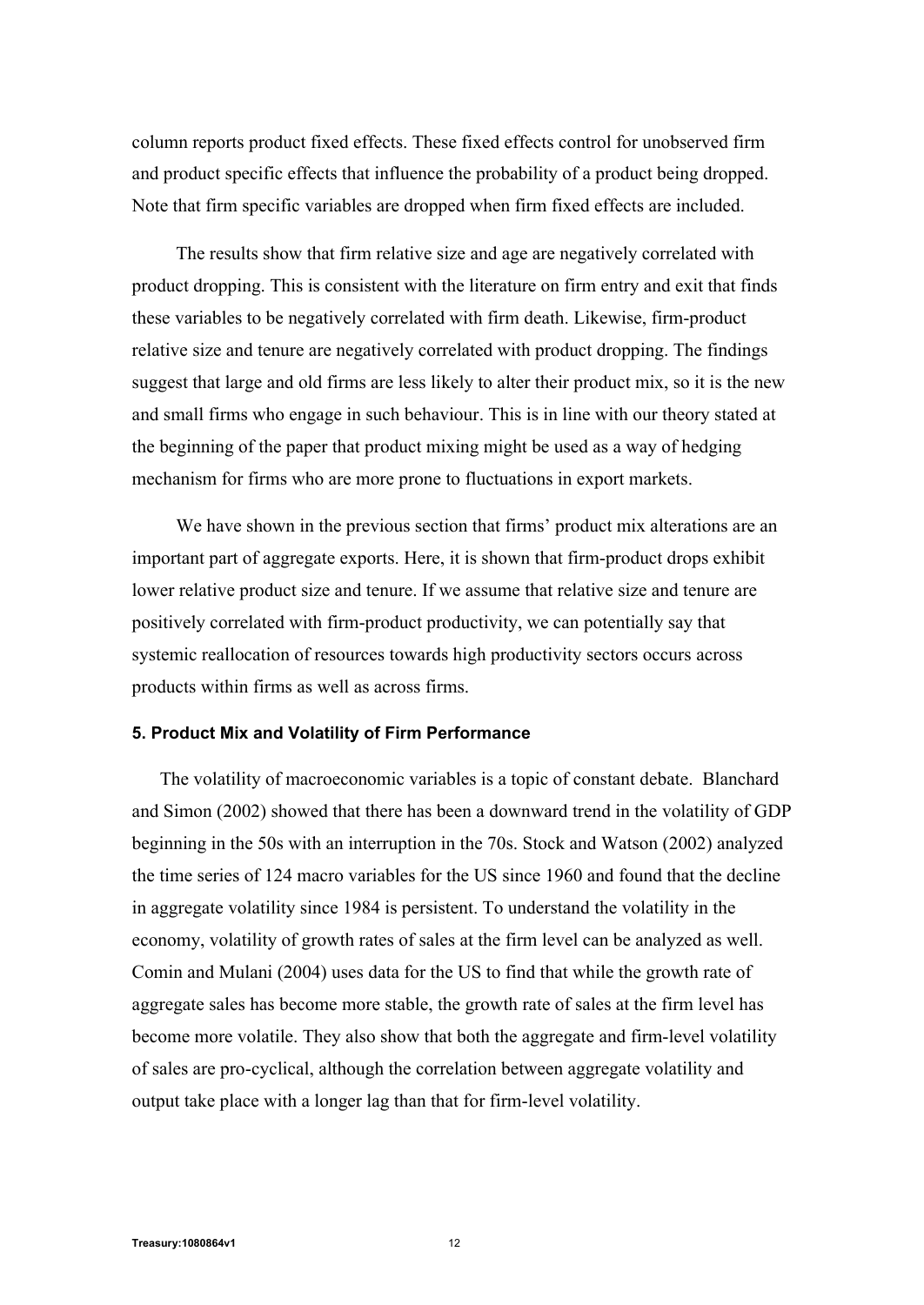For New Zealand, the questions of interest are: Do different product mixes affect the profitability of firms? Does the product mix of a firm affect the volatility of its earnings? If so, does this affect the volatility of the economy as a whole? Are certain products a recipe for success? Should firms be encouraged to move into "successful" types of products to improve the performance of the New Zealand economy?

These questions are beyond the scope of this paper, but as a first pass, we present some summary statistics that link the volatility of sales and value added of firms whether they are single/multiple product/industry/sector producers, whether they are new/continuing/exiting firms and how they are altering their product mix.

Table 10 shows OLS regressions of the ratio of value added and sales relative to all firms in the sample on certain firm-product and firm characteristics such as relative size and tenure as well as on a dummy indicating whether the firm is a single or multiple product exporters. Product fixed effects are included. The results show that both value added and sales are higher for larger and older firms. Products that are smaller and newer are likely to have larger value added but smaller sales.

Table 11 shows that on average, the standard deviations of sales and value added are higher for multiple product firms. We can speculate that single product firms are more stable and less likely to face fluctuations, thus their decision to specialize in exporting a single good. The last two parts of the table show these variables according to the *Status*  variable which is equal to 1 if it is a new firm, 2 if it is an exiting firm and 3 if it is a continuing firm and *Extensive* variable which is equal to 1 if it is an added product, 2 if it is a dropped product and 3 if it is a continuing product. Continuing firms and product are the most volatile in terms of sales and value added.

#### **6. Conclusion**

How resources are allocated to their most efficient use is an important concern in economics. Almost all of the empirical research on this topic concentrates on entry and exit of firms. This paper suggests that looking at the relative importance of added and dropped products is also important. Using a unique dataset that covers products at 10 digit codes for all exporting firms in New Zealand from 1997 to 2007, the patterns of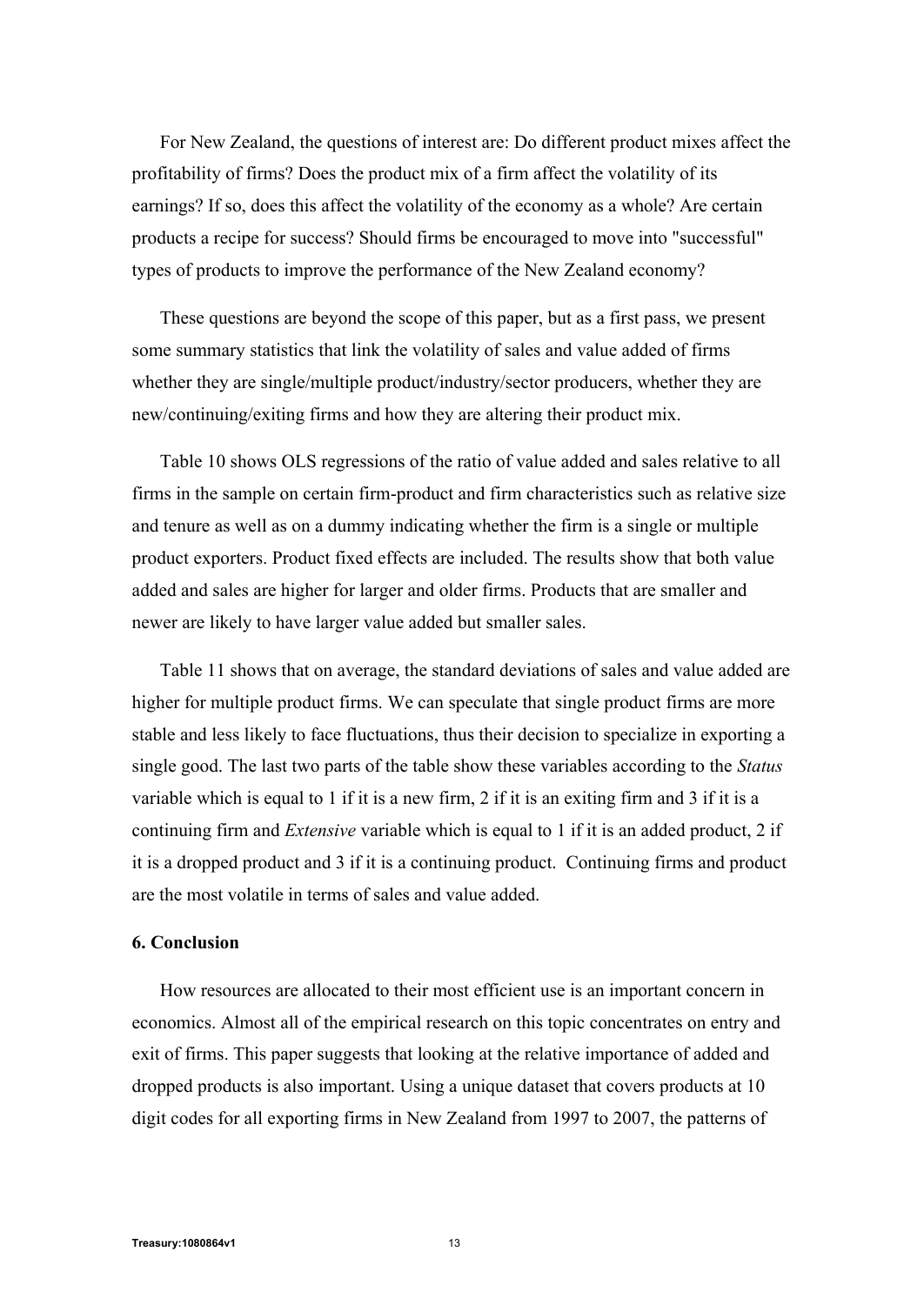their product mix, how it changes over time and how this relates to firm characteristics are analyzed.

We find that there is something unique about firms that produce single products and this is likely to be a conscious decision. It is also shown that dropping products is more likely to happen than adding products, suggesting the difficulty of entering new markets/products. The results make a good case for product-firm characteristics being an important part of export decisions and suggest that more work should be done on this link.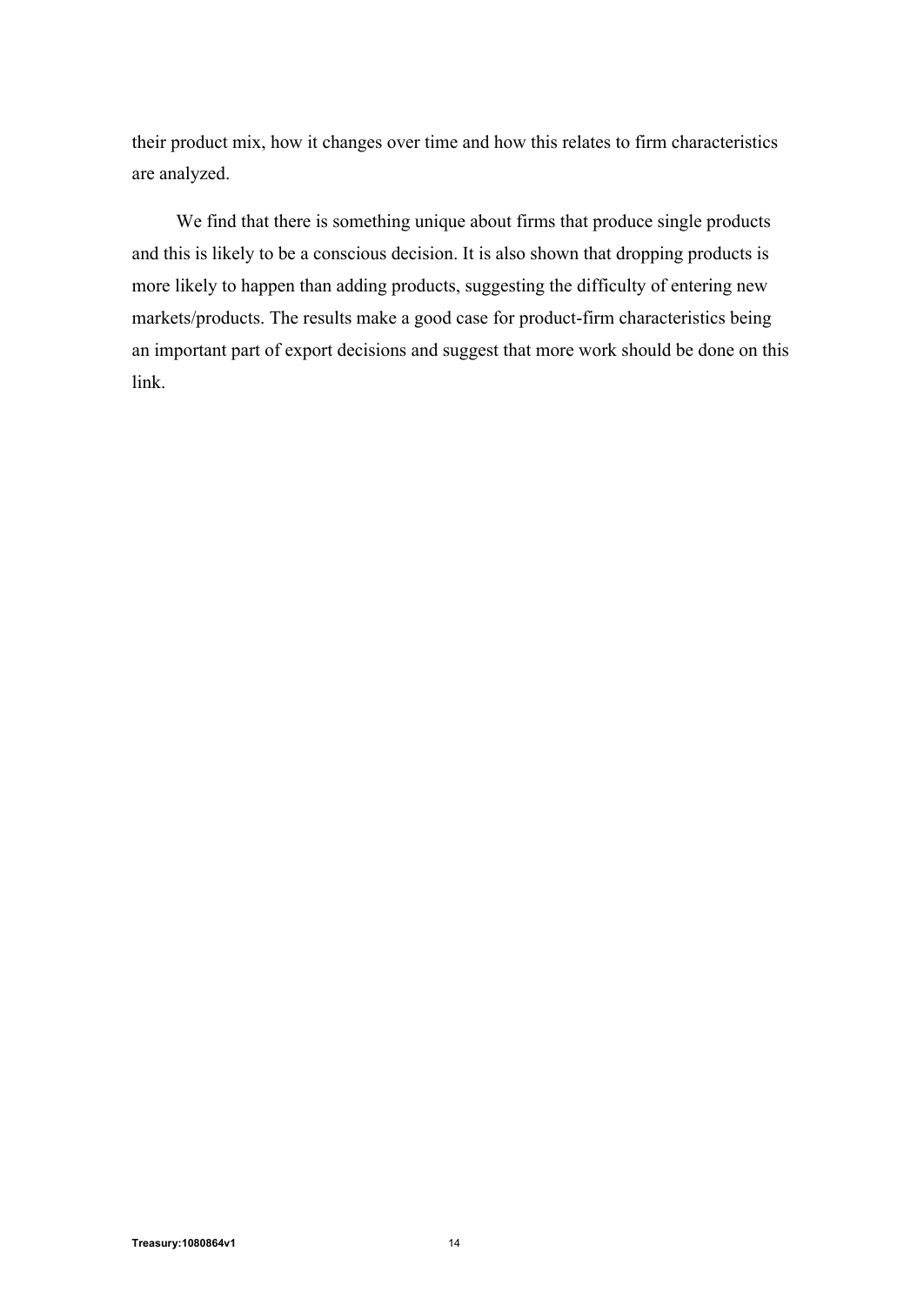| Table 1: Example of Chapters in Sections |  |
|------------------------------------------|--|
|                                          |  |

|                | Section: Base Metals and Articles of Base Metal  |         |         |
|----------------|--------------------------------------------------|---------|---------|
| <b>Chapter</b> | <b>Description</b>                               | Freq.   | Percent |
| 72             | Iron and steel                                   | 19,600  | 11      |
| 73             | Articles of iron or steel                        | 68,700  | 38      |
| 74             | Copper and articles thereof                      | 8,900   | 5       |
| 75             | Nickel and articles thereof                      | 40      | 0       |
| 76             | Aluminium and articles thereof                   | 27,000  | 15      |
| 78             | Lead and articles thereof                        | 1,200   |         |
| 79             | Zinc and articles thereof                        | 840     | 0       |
| 80             | Tin and articles thereof                         | 380     | 0       |
| 81             | Other base metals, cermets                       | 170     | 0       |
|                | Tools, implements, cutlery, spoons and forks, of |         |         |
| 82             | base metal, parts thereof of base metal          | 33,400  | 18      |
| 83             | Miscellaneous articles of base metal             | 22,500  | 12      |
|                | Total                                            | 182.900 | 100     |

*Table 2: Products per Industry and Product Characteristics*

| <b>Sector</b> | <b>Product</b> |      | $\%$                      | <b>Industry</b> |    | $\%$ |
|---------------|----------------|------|---------------------------|-----------------|----|------|
|               | 1              | 800  | 8                         |                 | 6  | 6    |
|               | $\overline{2}$ | 520  | 5                         |                 | 9  | 9    |
|               | 3              | 80   | 1                         |                 | 0  | 0    |
|               | 4              | 680  | 7                         |                 | 9  | 9    |
|               | 5              | 180  | $\overline{2}$            |                 | 3  | 3    |
|               | 6              | 1000 | 10                        |                 | 12 | 13   |
|               | $\overline{7}$ | 500  | 5                         |                 | 3  | 3    |
|               | 8              | 130  | 1                         |                 | 3  | 3    |
|               | 9              | 220  | $\overline{2}$            |                 | 3  | 3    |
|               | 10             | 340  | 3                         |                 | 3  | 3    |
|               | 11             | 1400 | 14                        |                 | 15 | 16   |
|               | 12             | 290  | 3                         |                 | 3  | 3    |
|               | 13             | 330  | 3                         |                 | 3  | 3    |
|               | 14             | 80   | 1                         |                 | 0  | 0    |
|               | 15             | 1300 | 13                        |                 | 9  | 9    |
|               | 16             | 1600 | 16                        |                 | 0  | 0    |
|               | 17             | 280  | $\ensuremath{\mathsf{3}}$ |                 | 3  | 3    |
|               | 18             | 270  | 3                         |                 | 3  | 3    |
|               | 19             | 45   | 0                         |                 | 3  | 3    |
|               | 20             | 330  | 3                         |                 | 3  | 3    |
|               | 21             | 9    | $\mathbf 0$               |                 | 3  | 3    |

*Note:* Table reports the number of 2 digit industries and 10 digit product codes within each 1 digit sector. Numbers rounded for confidentiality reasons.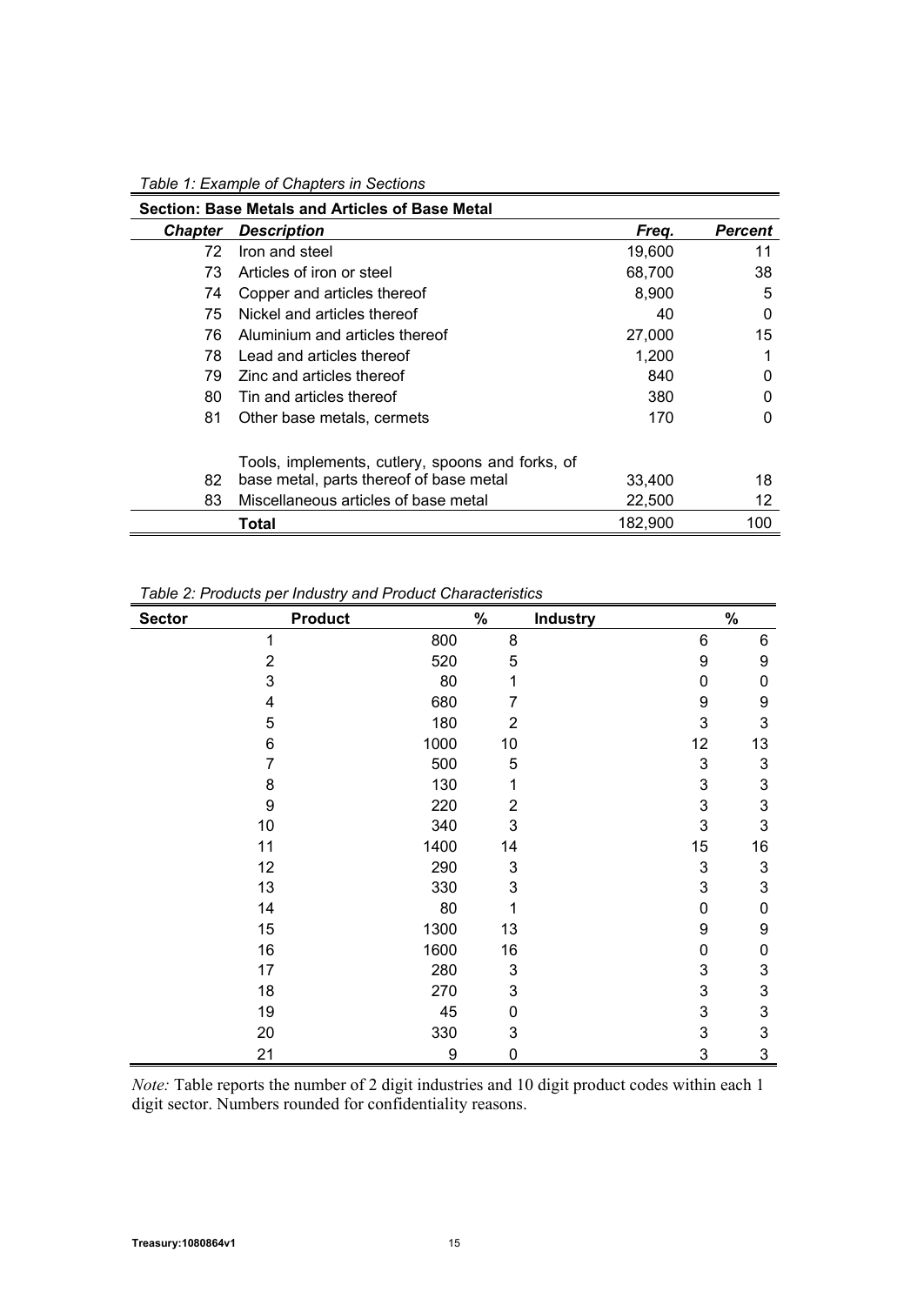| . which we have the company of the company interesting the company interest with we concern |                        |                            |  |  |  |
|---------------------------------------------------------------------------------------------|------------------------|----------------------------|--|--|--|
| <b>Type of Firm</b>                                                                         | <b>Number of Firms</b> | <b>Percentage of Firms</b> |  |  |  |
| Single Product                                                                              | 6669                   | 28                         |  |  |  |
| <b>Multiple Product</b>                                                                     | 17406                  | 72                         |  |  |  |
| Multiple Industry                                                                           | 14520                  | 60                         |  |  |  |
| <b>Multiple Sector</b>                                                                      | 13266                  | 55                         |  |  |  |

*Table 3: Prevalence of Firms producing Multiple Products, Industries and Sectors*

*Note:* Breakdown of firms according to whether they produce multiple products or in multiple sectors or industries. Pooled sample. Numbers rounded for confidentiality reasons.

| Table 4A: Mean Percentage Differences Between Single and Multiple Product Attributes |                |               |               |                |                |              |
|--------------------------------------------------------------------------------------|----------------|---------------|---------------|----------------|----------------|--------------|
|                                                                                      | (1)            | (2)           | (3)           | (4)            | (5)            | (6)          |
|                                                                                      | <b>Isales</b>  | lempl         | lwages        | Iva            | <b>Iprod</b>   | <b>Ifob</b>  |
| product2                                                                             | 1.923          | 1.725         | 1.915         | 1.904          | $-0.032$       | $-0.200$     |
|                                                                                      | $(205.56)$ **  | $(180.77)$ ** | $(184.08)$ ** | $(188.91)$ **  | $(4.55)$ **    | $(26.97)$ ** |
| Observations                                                                         | 1153575        | 1105435       | 1069175       | 1053830        | 968660         | 2077275      |
| <b>Product FE</b>                                                                    | 9350           | 9295          | 9235          | 9250           | 9085           | 10305        |
| R-squared                                                                            | 0.04           | 0.03          | 0.03          | 0.03           | 0.00           | 0.00         |
| product4                                                                             | 2.062          | 1.451         | 1.710         | 2.003          | 0.400          |              |
|                                                                                      | $(1228.26)$ ** | $(187.28)$ ** | $(948.22)$ ** | $(1033.43)$ ** | $(1240.11)$ ** |              |
| Observations                                                                         | 1153575        | 1105435       | 1069175       | 1053830        | 968660         |              |
| Product FE                                                                           | 9350           | 9295          | 9235          | 9250           | 9085           |              |
| R-squared                                                                            | 0.03           | 0.01          | 0.01          | 0.02           | 0.00           |              |
| product10                                                                            | 2.697          | 1.818         | 2.205         | 2.596          | 0.486          | $-0.250$     |
|                                                                                      | $(109.41)$ **  | $(69.36)$ **  | $(72.23)$ **  | $(95.26)$ **   | $(23.67)$ **   | $(13.03)$ ** |
| Observations                                                                         | 1153575        | 1105435       | 1069175       | 1053830        | 968660         | 2077275      |
| <b>Product FE</b>                                                                    | 9350           | 9295          | 9235          | 9250           | 9085           | 10305        |
| R-squared                                                                            | 0.01           | 0.00          | 0.00          | 0.01           | 0.00           | 0.00         |

*Note:* Table summarizes differences in firm characteristics according to choice of product mix. Product 2 is equal to 1 if the firm exports in multiple sectors, product 4 is equal to 1 if the firm exports in multiple industries and Product 10 is equal to 1 if the firm exports in multiple products. All regressions are OLS and include product fixed effects. Number of observations rounded to nearest five for confidentiality reasons.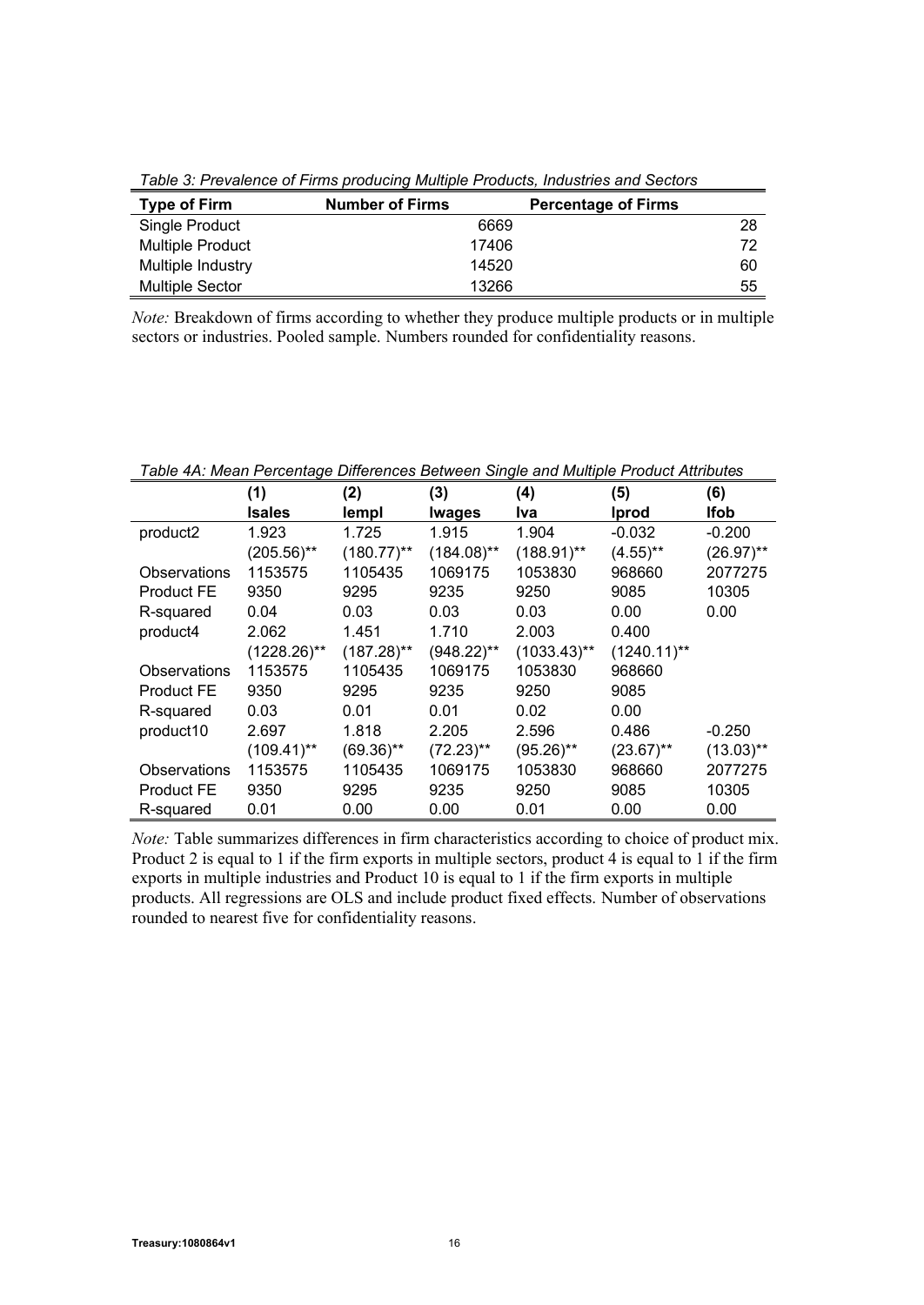| Table 4B |  |
|----------|--|
|----------|--|

|                                  | (1)            | (2)           | (3)            | (4)            | (5)            | (6)            |
|----------------------------------|----------------|---------------|----------------|----------------|----------------|----------------|
|                                  | <b>Isales</b>  | lempl         | <b>Iwages</b>  | Iva            | Iprod          | <b>Ifob</b>    |
| product2                         | 2.024          | 1.809         | 2.009          | 1.992          | $-0.013$       | $-0.539$       |
|                                  | $(205.53)$ **  | $(180.94)$ ** | $(183.12)$ **  | $(188.31)$ **  | (1.85)         | $(66.02)$ **   |
| Constant                         | 14.383         | 1.944         | 12.479         | 13.187         | 11.617         | 9.225          |
|                                  | $(1493.94)$ ** | $(198.47)$ ** | $(1159.03)$ ** | $(1273.05)$ ** | $(1651.81)$ ** | $(1156.58)$ ** |
| Observations<br>Number of        | 1153580        | 1105435       | 1069175        | 1053830        | 968660         | 2077275        |
| hs2_indicative                   | 95             | 95            | 100            | 95             | 95             | 95             |
| R-squared                        | 0.04           | 0.03          | 0.03           | 0.03           | 0.00           | 0.00           |
| product4                         | 2.197          | 1.530         | 1.811          | 2.123          | 0.465          | $-0.591$       |
|                                  | $(176.67)$ **  | $(119.45)$ ** | $(126.86)$ **  | $(157.02)$ **  | $(49.58)$ **   | $(58.28)$ **   |
| Constant                         | 14.184         | 2.190         | 12.646         | 13.030         | 11.148         | 9.285          |
|                                  | $(1157.40)$ ** | $(173.14)$ ** | $(896.20)$ **  | $(976.72)$ **  | $(1201.27)$ ** | $(928.42)$ **  |
| <b>Observations</b><br>Number of | 1153580        | 1105435       | 1069175        | 1053830        | 968660         | 2077275        |
| hs2_indicative                   | 95             | 95            | 100            | 95             | 95             | 95             |
| R-squared                        | 0.03           | 0.01          | 0.01           | 0.02           | 0.00           | 0.00           |
| product10                        | 3.042          | 2.014         | 2.471          | 2.907          | 0.577          | $-0.498$       |
|                                  | $(114.97)$ **  | $(72.41)$ **  | $(75.51)$ **   | $(99.49)$ **   | $(26.74)$ **   | $(23.12)$ **   |
| Constant                         | 13.297         | 1.679         | 11.956         | 12.208         | 11.029         | 9.204          |
|                                  | $(503.99)$ **  | $(60.51)$ **  | $(366.02)$ **  | $(418.83)$ **  | $(511.86)$ **  | $(428.82)$ **  |
| Observations                     | 1153580        | 1105435       | 1069175        | 1053830        | 968660         | 2077275        |
| Number of                        |                |               |                |                |                |                |
| hs2_indicative                   | 95             | 95            | 100            | 95             | 95             | 95             |
| R-squared                        | 0.01           | 0.00          | 0.01           | 0.01           | 0.00           | 0.00           |

*Note:* Industry fixed effects are used. Number of observations rounded to nearest five for confidentiality reasons.

| Table 5a: Decomposition of Value of Exports |
|---------------------------------------------|
|---------------------------------------------|

| <b>Products</b> | <b>No of Observations</b> | <b>Change in Value of Exports</b> |
|-----------------|---------------------------|-----------------------------------|
| growing         | 865100                    | 5.22E+08                          |
| shrinking       | 648200                    | -6.87E+08                         |

 *Note:* Table reports aggregate change in the value of exports for products that are not added or dropped, i.e., continuing, whether they are growing or shrinking products.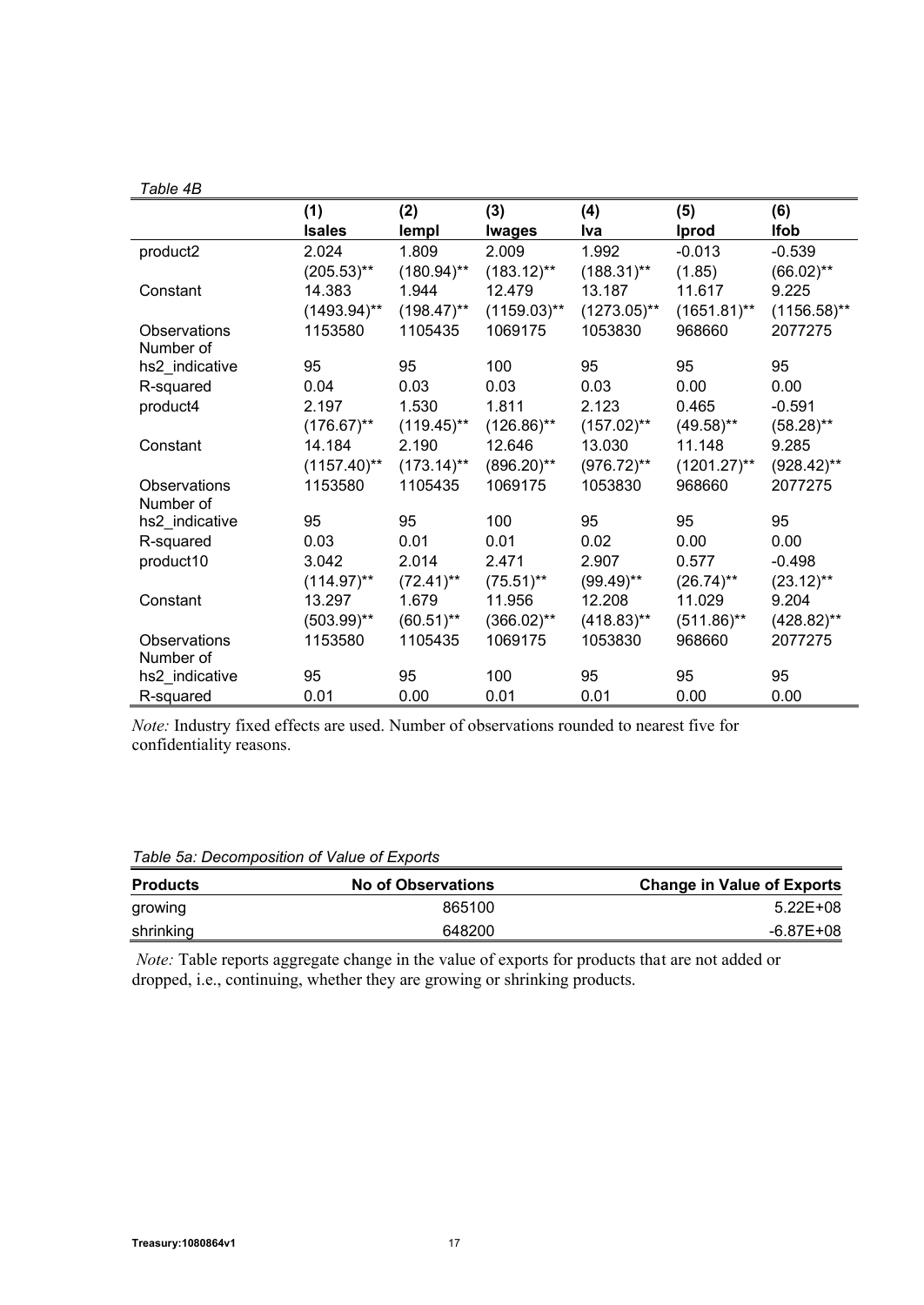|        | <b>Aggregate</b> |                  | Continuing   | <b>Exiting</b> | <b>Added</b>   |             |                |
|--------|------------------|------------------|--------------|----------------|----------------|-------------|----------------|
| Date   | Growth           | <b>New Firms</b> | <b>Firms</b> | <b>Firms</b>   | <b>Product</b> | Cont        | <b>Dropped</b> |
| 199606 | $6.E + 08$       | $-4.E+06$        | $6.E + 08$   | $4.E + 05$     | $-5.E+08$      | $1.E + 09$  | $1.E + 07$     |
| 199609 | $-6.E+08$        | $-5.E+06$        | $-6.E+08$    | $-1.E + 06$    | $3.E+07$       | $-6.E+08$   | $2.E+07$       |
| 199612 | $8.E + 07$       | $-8.E+06$        | $9.E+07$     | $-3.E+05$      | $2.E+07$       | $5.E+07$    | $-1.E + 07$    |
| 199703 | $-1.E + 08$      | $9.E + 06$       | $-1.E+08$    | $6.E + 06$     | $-9.E+07$      | $-3.E+07$   | $-8.E + 06$    |
| 199706 | $8.E + 08$       | $3.E + 06$       | $8.E + 08$   | $-4.E+06$      | $3.E + 07$     | $7.E+08$    | $6.E + 07$     |
| 199709 | $-4.E+08$        | $3.E + 08$       | $-7.E+08$    | $3.E + 07$     | $4.E + 08$     | $-8.E+08$   | $1.E + 08$     |
| 199712 | 4.E+08           | $-2.E+08$        | 7.E+08       | $1.E+07$       | $-3.E+08$      | $7.E+08$    | $-4.E+07$      |
| 199803 | $-2.E+07$        | $-5.E+07$        | 4.E+07       | $-4.E+07$      | $-6.E+07$      | $4.E + 07$  | $-5.E+07$      |
| 199806 | $4.E + 08$       | $2.E+06$         | $4.E + 08$   | $-2.E+06$      | $-4.E+07$      | $4.E + 08$  | $-3.E + 07$    |
| 199809 | $-4.E+08$        | $-1.E + 07$      | $-4.E+08$    | $1.E + 07$     | $-2.E+07$      | $-4.E+08$   | $-2.E+07$      |
| 199812 | $2.E+08$         | $2.E+06$         | $2.E+08$     | $-3.E + 06$    | $-2.E+07$      | $2.E+08$    | $1.E + 06$     |
| 199903 | $-8.E+07$        | $1.E + 08$       | $-2.E+08$    | $-4.E+06$      | $1.E + 08$     | $-2.E+08$   | $-3.E + 07$    |
| 199906 | $3.E + 08$       | $-1.E + 08$      | $4.E + 08$   | $1.E + 07$     | $-9.E + 07$    | $3.E + 08$  | $3.E + 07$     |
| 199909 | $-4.E+07$        | $1.E + 07$       | $-4.E+07$    | $-1.E + 07$    | $-7.E+06$      | $-4.E+07$   | $-4.E+06$      |
| 199912 | $3.E+08$         | $4.E + 07$       | $2.E+08$     | 4.E+06         | $4.E+07$       | $2.E+08$    | $1.E+07$       |
| 200003 | $3.E+08$         | $-5.E+07$        | $3.E + 08$   | $-5.E+06$      | $-6.E+07$      | $4.E + 08$  | $-3.E + 07$    |
| 200006 | $9.E + 08$       | $1.E + 07$       | $7.E+08$     | $2.E+08$       | $4.E+07$       | $7.E+08$    | $2.E+08$       |
| 200009 | $-2.E+08$        | $-1.E + 07$      | $-1.E+08$    | $-1.E+08$      | $2.E+07$       | $-1.E + 08$ | $-1.E + 08$    |
| 200012 | $1.E+09$         | $1.E + 08$       | $9.E+08$     | $2.E+06$       | $1.E + 08$     | $9.E + 08$  | $-1.E + 07$    |
| 200103 | $-3.E+08$        | $-1.E + 08$      | $-2.E+08$    | $9.E + 06$     | $-1.E+08$      | $-1.E + 08$ | $-2.E+07$      |
| 200106 | $1.E + 09$       | $-3.E + 06$      | $1.E+09$     | $-2.E+07$      | $3.E + 07$     | $1.E + 09$  | $3.E + 07$     |
| 200109 | $-9.E + 08$      | $1.E + 07$       | $-9.E + 08$  | $-9.E + 05$    | $-1.E+07$      | $-9.E + 08$ | $-1.E + 07$    |
| 200112 | $-4.E+07$        | $4.E+07$         | $-1.E+08$    | $6.E + 07$     | $5.E+07$       | $-1.E+08$   | $3.E+07$       |
| 200203 | $-1.E + 08$      | $-4.E+07$        | $-5.E+07$    | $-5.E+07$      | $-3.E+07$      | $-5.E+07$   | $-5.E+07$      |
| 200206 | $6.E + 08$       | $-2.E+07$        | $7.E+08$     | $-3.E+06$      | $7.E+06$       | $6.E + 08$  | $6.E + 07$     |
| 200209 | $-1.E+09$        | $5.E+04$         | $-1.E+09$    | $-2.E+07$      | $-3.E+07$      | $-1.E+09$   | $-7.E + 07$    |
| 200212 | $7.E+06$         | $-8.E+06$        | $1.E+07$     | $5.E+06$       | $-4.E+07$      | $5.E+07$    | $-4.E + 06$    |
| 200303 | $-2.E + 08$      | $4.E + 06$       | $-2.E+08$    | $-3.E + 06$    | $6.E + 06$     | $-2.E+08$   | $-4.E+05$      |
| 200306 | $4.E + 08$       | $1.E + 07$       | $3.E+08$     | $2.E+07$       | $9.E + 07$     | $2.E+08$    | $5.E+07$       |
| 200309 | $-8.E + 08$      | $4.E + 06$       | $-8.E+08$    | $-6.E+06$      | $-3.E+07$      | $-8.E+08$   | $-4.E+07$      |
| 200312 | $3.E+08$         | $-5.E+06$        | 4.E+08       | $-7.E+06$      | $-6.E+07$      | 4.E+08      | $-2.E+07$      |
| 200403 | $3.E+08$         | $6.E + 04$       | $3.E + 08$   | 2.E+07         | $2.E+07$       | $3.E + 08$  | $3.E+07$       |
| 200406 | $1.E+09$         | $2.E+07$         | $1.E+09$     | $-6.E+06$      | $7.E+07$       | $1.E + 09$  | $6.E + 07$     |
| 200409 | $-2.E+09$        | $-1.E + 07$      | $-2.E+09$    | $-6.E+06$      | $-2.E+07$      | $-2.E+09$   | $-5.E+07$      |
| 200412 | $7.E+08$         | $-2.E+07$        | $7.E+08$     | $6.E + 06$     | $-4.E+07$      | $7.E+08$    | $2.E+07$       |
| 200503 | $-4.E+07$        | $-1.E+06$        | $-7.E+07$    | $3.E+07$       | $-2.E+07$      | $-1.E+08$   | $1.E+08$       |
| 200506 | $6.E + 08$       | $1.E+07$         | $6.E+08$     | $-9.E+06$      | $4.E+07$       | 7.E+08      | $-7.E+07$      |
| 200509 | $-1.E+09$        | $-1.E+07$        | $-1.E+09$    | $-2.E+07$      | $-2.E+07$      | $-1.E+09$   | $-1.E+07$      |
| 200512 | $6.E + 08$       | $5.E+06$         | $6.E+08$     | $-1.E+06$      | $-8.E+06$      | $6.E+08$    | $-3.E+06$      |
| 200603 | $1.E+08$         | $-1.E + 07$      | $1.E+08$     | $2.E+06$       | $3.E + 07$     | 7.E+07      | $-7.E+06$      |
| 200606 | $2.E+09$         | $-8.E+06$        | $1.E+09$     | $2.E+07$       | $-2.E+07$      | $1.E+09$    | 7.E+07         |
| 200609 | $-1.E+09$        | $9.E + 06$       | $-1.E+09$    | $-3.E+06$      | $-6.E+06$      | $-1.E+09$   | $6.E + 07$     |
| 200612 | $-5.E+07$        | $-7.E+06$        | $-6.E+07$    | $1.E+07$       | $-8.E+06$      | $5.E+06$    | $-5.E+07$      |
| 200703 | $2.E+08$         | $-3.E+06$        | $2.E+08$     | $-1.E+07$      | $-1.E+07$      | $2.E+08$    | $3.E+07$       |
| 200706 | $6.E + 08$       | $-3.E+06$        | $3.E+08$     | $3.E + 08$     | $2.E+06$       | $-1.E + 08$ | 7.E+08         |
| 200712 | $-6.E+09$        | $-2.E+06$        | $-5.E+09$    |                | $-3.E + 07$    | $-5.E+09$   | $3.E+09$       |

*Table 5: Decomposition of Aggregate Value of Exports*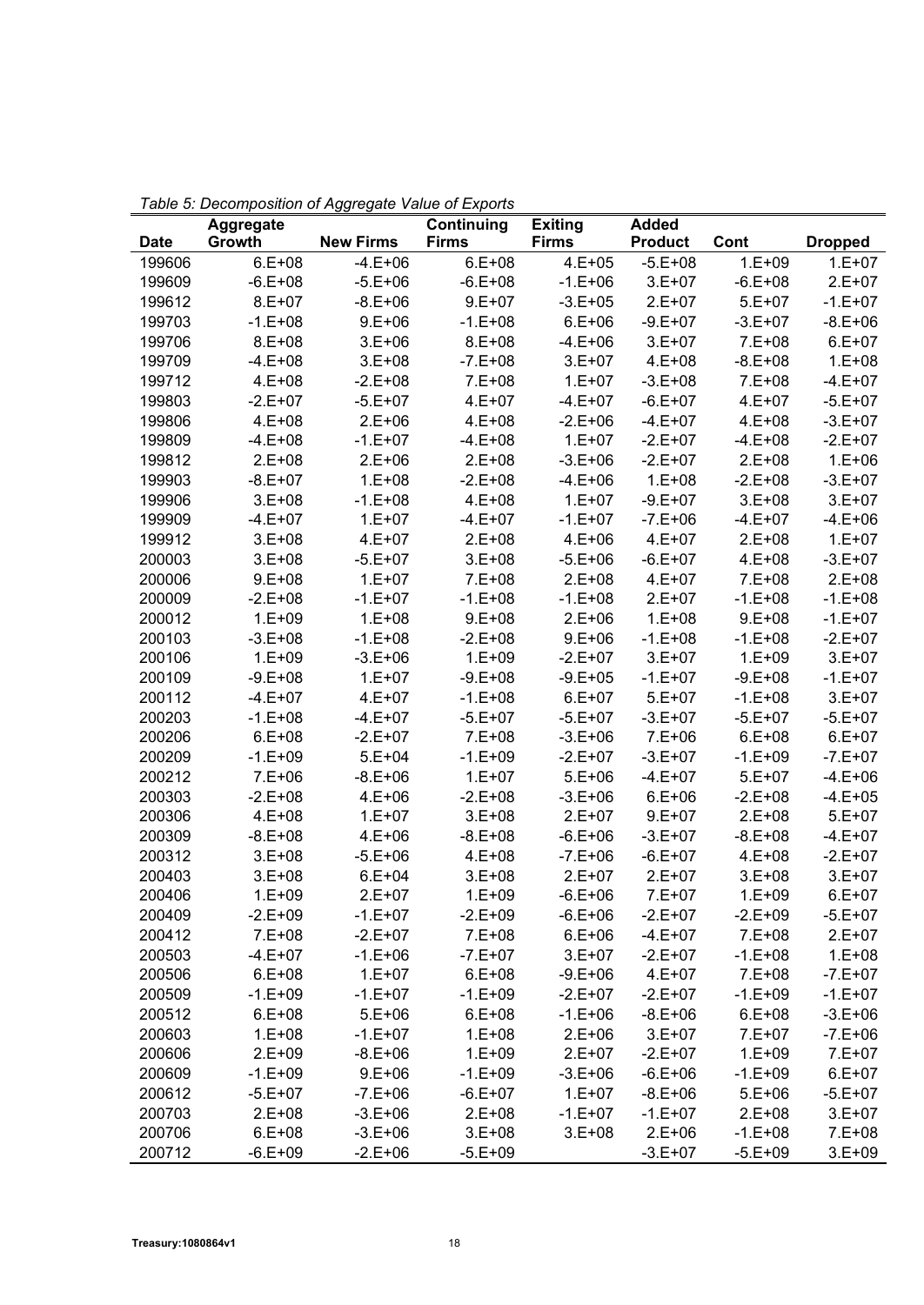#### *Table 6: Product Switching Behaviour*

|                | <b>All Firms</b> | <b>Multiple</b><br><b>Product</b> | <b>Single</b><br><b>Industry</b> | <b>Multiple</b><br><b>Industry</b> | Single<br><b>Sector</b> | <b>Multiple</b><br><b>Sector</b> |
|----------------|------------------|-----------------------------------|----------------------------------|------------------------------------|-------------------------|----------------------------------|
| Drop           | 0.402544         | 0.414694                          | 0.243573                         | 0.431992                           | 0.306429                | 0.427872                         |
| Add            | 0.119386         | 0.122899                          | 0.106684                         | 0.125217                           | 0.10183                 | 0.117058                         |
| <b>Neither</b> | 0.47807          | 0.462407                          | 0.649743                         | 0.442792                           | 0.591741                | 0.45507                          |

*Note:* Table reports average percent of firms that drop a product, add a product or do not alter their product mix at all according to their production behaviour.

#### *Table 7: Product Switching Behaviour*

|      | <b>Single</b> | <b>Multiple</b> |
|------|---------------|-----------------|
| Drop | 0.25056       | 0.02394         |
| Add  | 0.25026       | 0.024623        |

*Note:* Table reports average percent of firms that drop a product or add a product, weighted by the value of their exports according to whether they are single or multiple product exporters.

| rapic of original in mini-origination is not |                |               |               |                |               |               |
|----------------------------------------------|----------------|---------------|---------------|----------------|---------------|---------------|
|                                              | (1)            | (2)           | (3)           | (4)            | (5)           | (6)           |
|                                              | Isales         | lempl         | <b>Iwages</b> | Iprod          | <b>Ifob</b>   | lva           |
| dropped                                      | $-0.747$       | $-0.732$      | $-0.708$      | 0.031          | $-1.235$      | $-0.739$      |
|                                              | $(9.38)$ **    | $(9.12)$ **   | $(8.73)$ **   | (1.00)         | $(22.25)$ **  | $(8.97)$ **   |
| added                                        | $-0.787$       | $-0.781$      | $-0.787$      | $-0.010$       | $-0.998$      | $-0.810$      |
|                                              | $(10.98)$ **   | $(9.80)$ **   | $(9.79)$ **   | (0.31)         | $(17.29)$ **  | $(11.22)$ **  |
| Constant                                     | 16.483         | 3.840         | 14.568        | 11.600         | 8.977         | 15.262        |
|                                              | $(1018.82)$ ** | $(232.12)$ ** | $(891.88)$ ** | $(1841.60)$ ** | $(703.51)$ ** | $(921.89)$ ** |
| <b>Observations</b>                          | 1153575        | 1105435       | 1069175       | 968660         | 2077275       | 1053830       |
| R-squared                                    | 0.02           | 0.02          | 0.02          | 0.00           | 0.04          | 0.02          |

#### *Table 8: Changes in Firm Characteristics*

 *Note:* Table reports OLS regressions of log firm characteristics ( sales, employment, wages, productivity, value of exports and value added) on a dummy indicating product switching behaviour. Standard errors are adjusted for clustering at the industry level, and regressions include industry fixed effects. Number of observations rounded to nearest five for confidentiality reasons.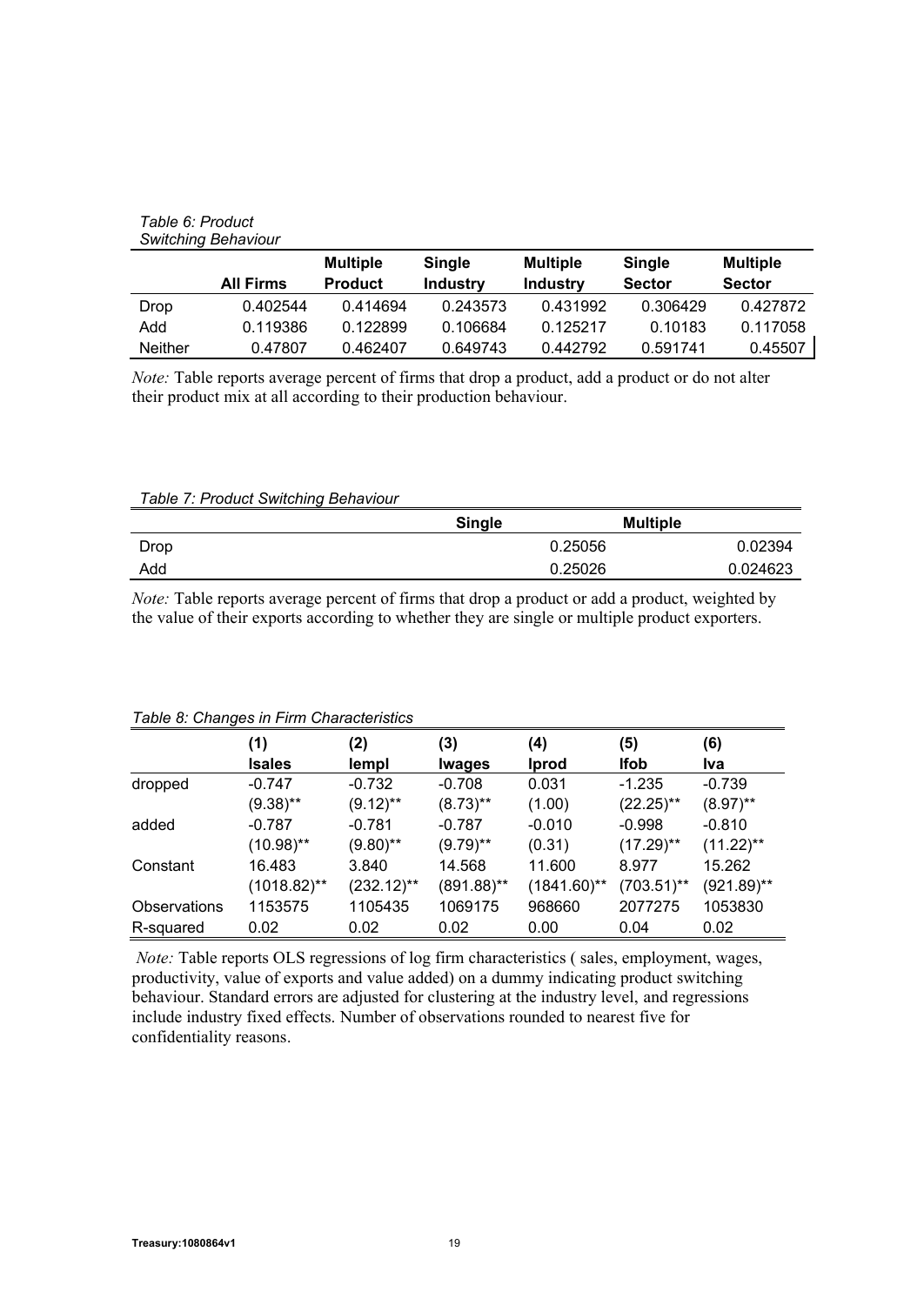| Table 9: Firm-Product Drop OLS | Regressions  |               |               |
|--------------------------------|--------------|---------------|---------------|
|                                | (1)          | (2)           | (3)           |
|                                | drop         | drop          | drop          |
| rel_prsize                     | $-0.010$     | $-0.008$      | $-0.011$      |
|                                | $(5.24)$ **  | $(3.62)$ **   | $(5.39)$ **   |
| rel_tenure                     | $-0.136$     | $-0.101$      | $-0.174$      |
|                                | $(23.20)$ ** | $(13.61)$ **  | $(23.02)$ **  |
| rel fsize                      | $-0.010$     | 0.000         | $-0.011$      |
|                                | $(8.17)$ **  | (.)           | $(7.09)$ **   |
| rel_age                        | $-0.012$     | 0.000         | $-0.008$      |
|                                | $(3.79)$ **  | (.)           | $(1.97)^*$    |
| count <sub>10</sub>            | $-0.000$     | 0.000         | $-0.000$      |
|                                | (0.49)       | (.)           | $(2.53)^{*}$  |
| Constant                       | 0.931        | 0.911         | 0.958         |
|                                | $(76.86)$ ** | $(215.44)$ ** | $(160.72)$ ** |
| Observations                   | 11135        | 11135         | 11135         |
| Number of hs2 indicative       | 90           |               |               |
| Number of ent                  |              | 3325          |               |
| Number of hs10_indicative      |              |               | 3700          |
| R-squared                      |              | 0.03          | 0.09          |

*Note:* Table reports OLS regression results of dummy variable indicating a firm-product drop on firm-product and firm attributes. Attributes are relative to the whole sample of firms. Standard errors are clustered at the product level. Industry, firm and product fixed effects are used in different specifications. Count10 is the number of products, rel\_prsize and rel\_tenure are the relative firm-product size and tenure, and rel\_fsize and rel\_age are the relative firm size and age. Number of observations rounded to nearest five for confidentiality reasons.

| Table 10                  |               |               |
|---------------------------|---------------|---------------|
|                           | (1)           | (2)           |
|                           | ratiova       | ratiosales    |
| rel_prsize                | $-0.003$      | 0.001         |
|                           | $(4.43)$ **   | $(3.57)$ **   |
| rel_tenure                | $-0.015$      | 0.000         |
|                           | $(6.01)$ **   | (0.31)        |
| rel_fsize                 | 0.175         | 0.028         |
|                           | $(534.72)$ ** | $(297.07)$ ** |
| rel_age                   | 0.068         | 0.011         |
|                           | $(49.12)$ **  | $(28.65)$ **  |
| product10                 | 0.022         | 0.011         |
|                           | (0.78)        | (1.38)        |
| Constant                  | $-0.040$      | $-0.003$      |
|                           | (1.40)        | (0.43)        |
| Observations              | 32085         | 32190         |
| Number of hs10_indicative | 4570          | 4575          |
| R-squared                 |               | 0.76          |

*Note:* Table reports OLS regression results of the ratio of the value added and sales of a firm to all firms on firm-product and firm attributes Standard errors are clustered at the product level. Product10 is a dummy variable equal to 1 if the firm is a multiple good exporter.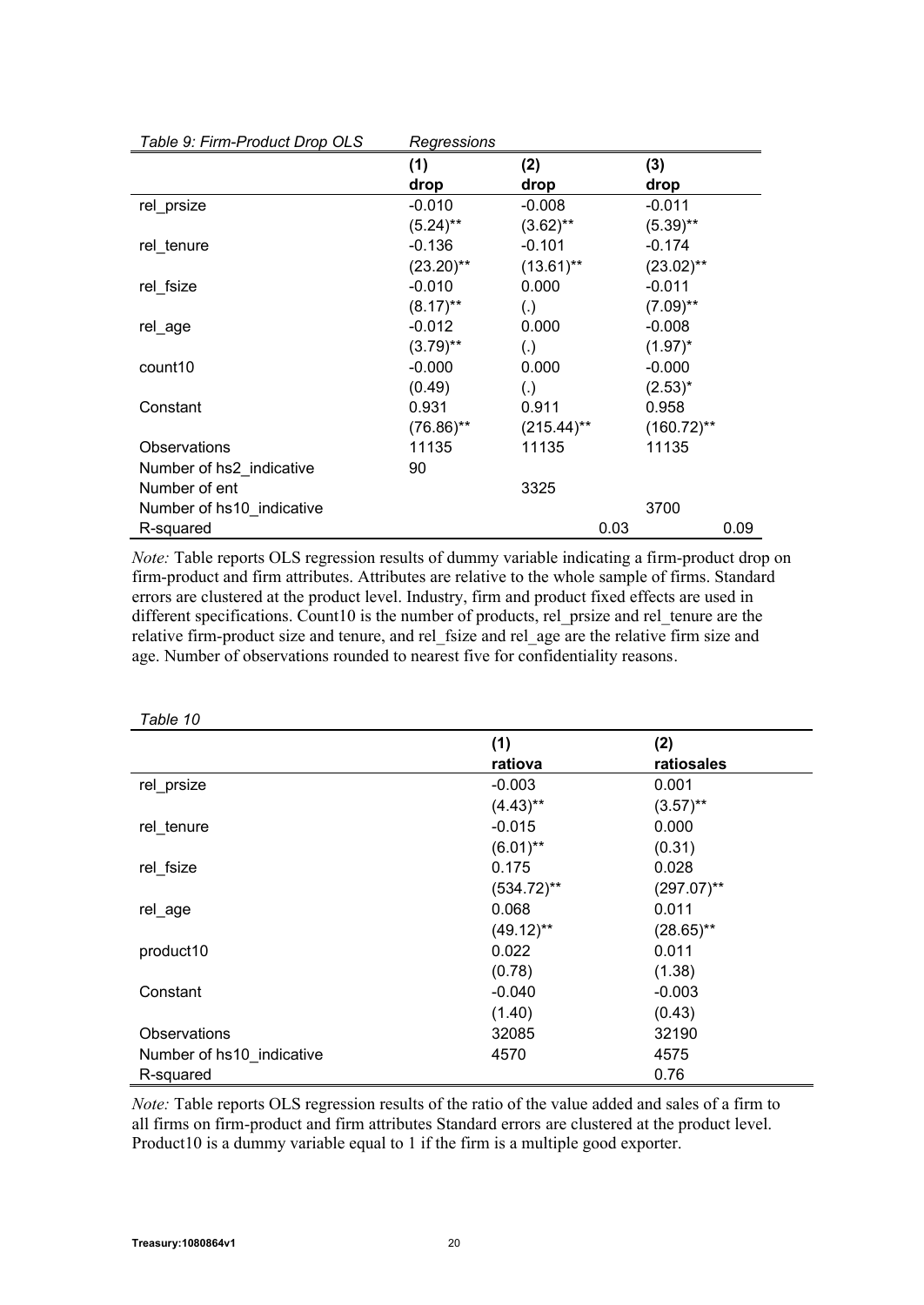| $1$ upit $11.$ Yvialinty of |   | .          |          |               |          |
|-----------------------------|---|------------|----------|---------------|----------|
| product10                   |   | mean(sdva) |          | mean(sdsales) |          |
|                             | 0 |            | 205041   |               | 452514   |
|                             |   |            | 28700001 |               | 34500000 |
| product4                    |   | mean(sdva) |          | mean(sdsales) |          |
|                             | 0 |            | 1131747  |               | 1854099  |
|                             |   |            | 29200002 |               | 35199999 |
| product2                    |   | mean(sdva) |          | mean(sdsales) |          |
|                             | 0 |            | 1338351  |               | 2217573  |
|                             |   |            | 29600001 |               | 35600001 |
| status                      |   | mean(sdva) |          | mean(sdsales) |          |
|                             |   |            | 992115   |               | 2378454  |
|                             | 2 |            | 977655   |               | 1980420  |
|                             | 3 |            | 29299998 |               | 35300001 |
| extensive                   |   | mean(sdva) |          | mean(sdsales) |          |
|                             |   |            | 7365990  |               | 10700001 |
|                             | 2 |            | 5548371  |               | 9041664  |
|                             | 3 |            | 36200001 |               | 42999999 |

*Table 11: Volatility of Firm Earnings*

*Note:* Table reports means of the volatility of value added and sales of firms according to firm product choices. Variables defined in the text.



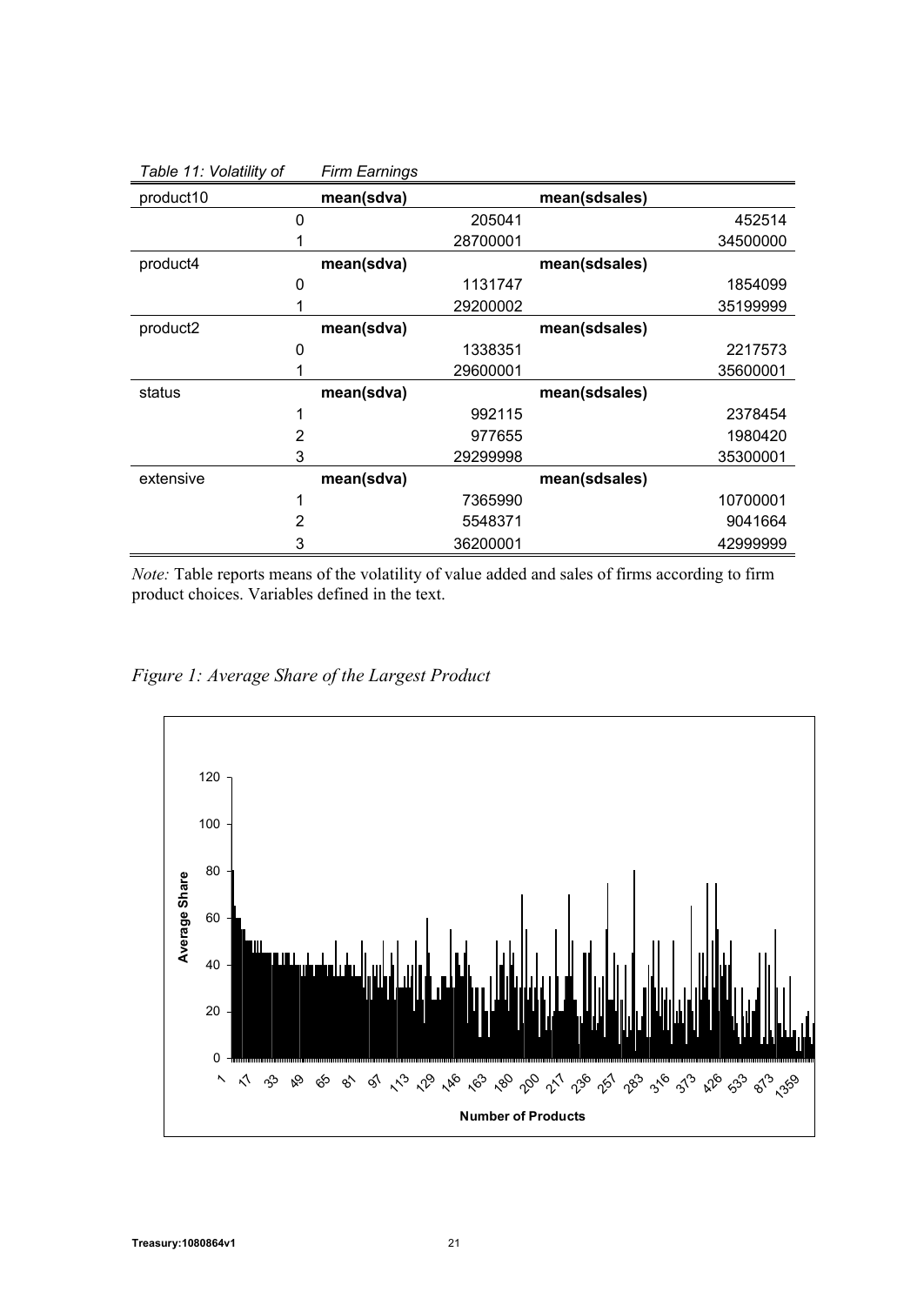| Component                                             | Years                         | Description                                                                                                                                                                                                                                                                                                                    |  |  |
|-------------------------------------------------------|-------------------------------|--------------------------------------------------------------------------------------------------------------------------------------------------------------------------------------------------------------------------------------------------------------------------------------------------------------------------------|--|--|
| The backbone of IBULDD                                |                               |                                                                                                                                                                                                                                                                                                                                |  |  |
| Longitudinal<br><b>Business Frame</b><br>(LBF)        | 2000-2006                     | Contains longitudinally linked data for most enterprises operating in New Zealand. It<br>includes information on employment, location, industrial activity, and firm ownership<br>relationships. The LBF enables individual business units to be tracked over time.                                                            |  |  |
| Administrative data linked to the LBF                 |                               |                                                                                                                                                                                                                                                                                                                                |  |  |
| Business<br><b>Activity Indicator</b><br>(BAI)        | 1992-2006                     | The BAI is a monthly series based on the supply of administrative data from Inland<br>Revenue. The main source of this data is the GST (Goods and Services Tax) 101<br>form. GST is a tax based on the sale of goods and services.                                                                                             |  |  |
| Financial<br>accounts (IR 10)                         | 2000-2006                     | The Accounts information form (IR 10) collects a general summary of information<br>relating to the business and its operations (profit and loss statement and balance<br>sheet). Inland Revenue supplies IR 10 data to Statistics NZ where it is transformed<br>and linked to IBULDD.                                          |  |  |
| Company tax<br>returns (IR 4)                         | 2000-2006                     | The IR 4 income tax return is compulsory for businesses that are registered as<br>companies. It includes income, tax calculation, refunds and/or transfers, provisional<br>tax, and disclosures. IR 4 data is supplied to Statistics NZ by Inland Revenue and is<br>then linked to IBULDD.                                     |  |  |
| Linked<br>Employer-<br>Emplovee<br>Database<br>(LEED) | 2000-2006                     | A Statistics NZ integrated database that provides an insight into the operation of<br>New Zealand's labour market, such as job and worker flows. Created by linking a<br>longitudinal employer series from the Business Frame to a longitudinal series of<br>Employer Monthly Schedule (EMS) payroll data from Inland Revenue. |  |  |
| Overseas<br>Merchandise<br>Trade data                 | 1988-2007                     | A monthly series based on administrative data supplied by the New Zealand<br>Customs Service. It provides information on the importing and exporting of<br>merchandise goods between New Zealand and other countries.                                                                                                          |  |  |
| Government<br>assistance data                         | 2000-2006                     | Provides information on the assistance provided directly to businesses by the<br>Foundation for Research, Science and Technology, New Zealand Trade and<br>Enterprise, and Te Puni Kōkiri.                                                                                                                                     |  |  |
|                                                       | Survey data linked to the LBF |                                                                                                                                                                                                                                                                                                                                |  |  |
| Annual<br>Enterprise<br>Survey (AES)                  | 2000-2006                     | Provides annual financial performance and financial position information about<br>industry groups operating within New Zealand. AES is the basis of the national<br>accounts (produced by Statistics NZ).                                                                                                                      |  |  |
| <b>Business</b><br>Operations<br>Survey (BOS)         | 2005-2006                     | Collects measures of business performance and a range of practices and<br>behaviours which may have some impact on that performance, including innovation<br>and business use of information and communication technology.                                                                                                     |  |  |
| Innovation<br>Survey                                  | 2003                          | Collected information on the characteristics of innovation in New Zealand private-<br>sector businesses.                                                                                                                                                                                                                       |  |  |
| Research &<br>Development<br>Survey (R&D)             | Biennially<br>1996-2006       | Collects information on business, government and higher education (university)<br>spending on R&D.                                                                                                                                                                                                                             |  |  |
| Business<br>Practices<br>Survey (BPS)                 | 2001                          | Collected information on business and management practices.                                                                                                                                                                                                                                                                    |  |  |
| Business<br>Finance Survey<br>(BFS)                   | 2004                          | Collected information on the capital structure of businesses in New Zealand, the<br>sources of finance they use and their recent financing experiences.                                                                                                                                                                        |  |  |

#### Table 2.01 - Integrated components of IBULDD

*Source: Potential Outputs from the Longitudinal Business Database*